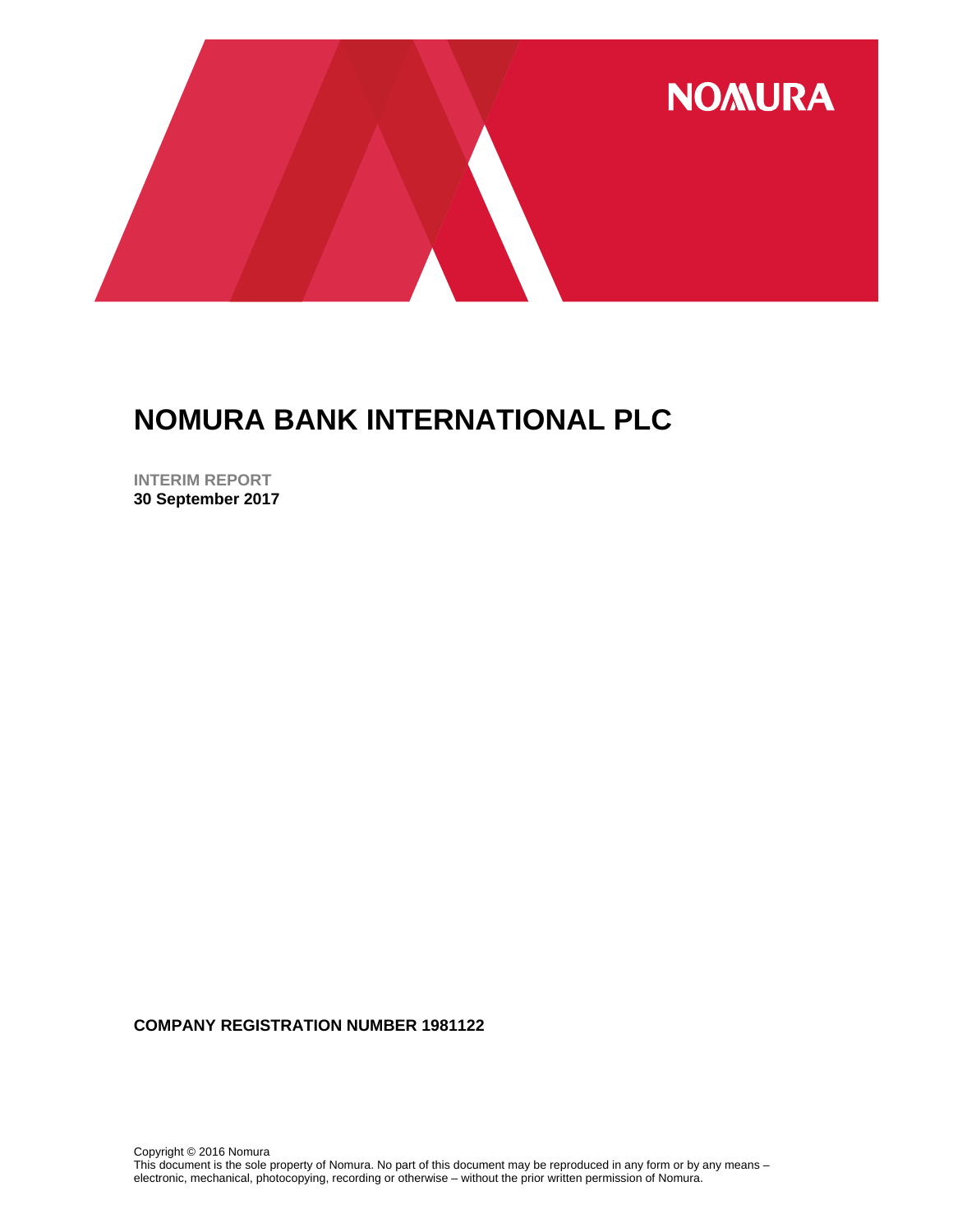# **NOMURA**

## NOMURA BANK INTERNATIONAL PLC

## PERIOD ENDING 30 SEPTEMBER 2017 (UNAUDITED)

The Interim Report is comprised of a Management Report and the condensed financial statements of Nomura Bank International plc (the "Bank") for the period from 1 April 2017 to 30 September 2017. The Bank is incorporated in England and Wales and its registered office is 1 Angel Lane, London, EC4R 3AB.

## MANAGEMENT REPORT

#### PRINCIPAL ACTIVITIES

The Bank's primary role is to support the Global Wholesale Business, predominantly the Global Markets Division, of the Nomura Group (Nomura Holdings, Inc. ("NHI") and its consolidated subsidiaries).

The Bank has a branch in Milan, Italy which is in the process of being closed and a representative office in Istanbul, Turkey. The Bank's representative office in China is in the process of de-registration. The Bank's principal activities include:

- issuance of guaranteed credit and equity-linked notes and certificates;
- provision of sub-participations and structured loans (including bridge and warehouse financing);
- purchase of structured credit assets and structured loans;
- provision of traditional banking products such as loans and credit facilities in major currencies, repurchase and reverse repurchase transactions, letters of credit and guarantees; and
- taking deposits (including foreign exchange and other reference linked deposits).

During the period the Bank continued its note issuance business. The Bank has a number of platforms for the issuance of debt which allows it to issue equity-linked notes and certificates and credit-linked notes and warrants to investors, which includes notes that are traded on exchanges. In addition to the above, the Bank continues to provide loan facilities to clients across a wide variety of industries, including power and gas, telecommunications and fast moving consumer goods.

The Bank continues to lend predominantly on a secured basis through the use of reverse repurchase transactions ('Securities purchased under agreements to resell'). As at 30 September 2017, 89% of funds were advanced on a secured basis.

#### DIRECTORS

The current Directors and those who served during the period are as shown below:

| David Godfrey    | Non-Executive Director                             |
|------------------|----------------------------------------------------|
|                  | Non-Executive Chairman (appointed on 7 April 2017) |
| David Benson     | Non-Executive Director                             |
| Jonathan Lewis   | Executive Director                                 |
|                  | Chief Executive officer                            |
| John Tierney     | Executive Director                                 |
| Lewis O'Donald   | Executive Director                                 |
| Jonathan Britton | Non-Executive Director                             |
| James Leng       | Non-Executive Chairman (resigned on 07 April 2017) |
|                  | Non-Executive Director (resigned on 07 April 2017) |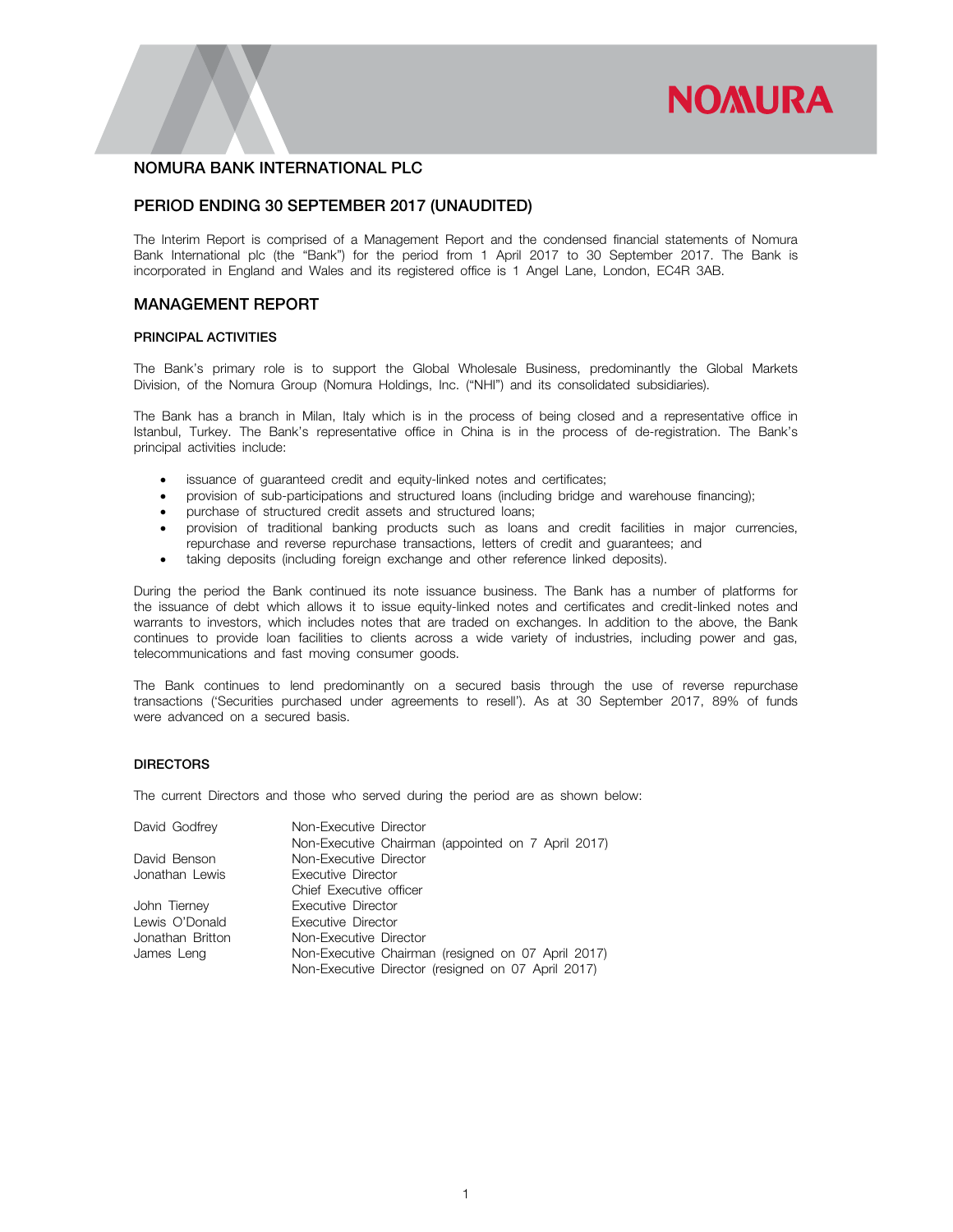

## PERIOD ENDING 30 SEPTEMBER 2017 (UNAUDITED)

#### MANAGEMENT REPORT (CONTINUED)

#### REVIEW OF BUSINESS AND FUTURE DEVELOPMENTS

The Bank's key financial performance indicators during the period are as shown below:

|                          | Period ended<br>30 Sep 2017<br>\$'000 | Restated<br>Period ended<br>30 Sep 2016<br>\$'000 |
|--------------------------|---------------------------------------|---------------------------------------------------|
| Net interest income      | 34.971                                | 14,753                                            |
| Profit for the period    | 9.074                                 | 5.834                                             |
| Total comprehensive loss | (11,683)                              | (56, 927)                                         |
| Total assets             | 7,940,778                             | 8,612,819                                         |
| Total liabilities        | 7,477,301                             | 8,143,115                                         |
| Shareholders' Funds      | 463.477                               | 469.704                                           |

The Bank has reported a post tax profit of \$9,073,515 for the period ending 30 September 2017 (period ending 30 September 2016: post tax profit of \$5,833,515). This profit is driven by fee income received for facilitating structured note issuance.

Following the European Union ("EU") endorsement of International Financial Reporting Standards (IFRS) 9 "Financial Instruments: Classification and Measurement" in November 2016 the Bank has early adopted the IFRS 9 provisions relating to changes in own credit, effective from 1 April 2016. Changes in own credit on structured notes issued, is now recognised in other comprehensive income, thus eliminating volatility in the profit and loss in relation to unrealised own credit adjustments on structured note liabilities.

The Bank reported a total comprehensive loss for the period of \$11,683,064 (Sep 2016: loss of \$56,926,717). The most significant impact to the Bank's performance this period has been as a result of the tightening of the Nomura Group's own credit spreads. The impact of own credit has resulted in a loss for the year of \$33,321,323 (Sep 2016: loss of \$61,078,000).

From an operational standpoint, the Bank outsources a significant proportion of its support services under service level agreements to the related departments of Nomura International plc ("NIP"). The Treasury department continues to manage the liquidity of the Bank and provides asset and liability management for the balance sheet.

Looking forward, the Bank will continue to focus on its activities supporting the Global Wholesale Business, predominantly the Global Markets Division, of the Nomura Group.

#### FUTURE DEVELOPMENTS

Following the Brexit referendum held in June 2016, the UK Prime Minister triggered Article 50 of the Treaty of the Functioning of the EU to start the formal exit process on 29 March 2017, meaning that the UK is on a course to leave the EU by the end of March 2019. The terms of withdrawal and agreements outlining any new relationships between the UK and the EU will be negotiated during this two year period. In the meantime, the UK remains a full member of the EU. The UK financial services sector currently relies on access to the EU single market to conduct business across borders within the EU. However, the UK government has said that it will not seek to remain part of the single market after Brexit. It is not yet clear whether an agreement can be reached through other means in order to maintain a similar level access for UK based firms and so the precise impact of Brexit on financial services cannot yet be judged.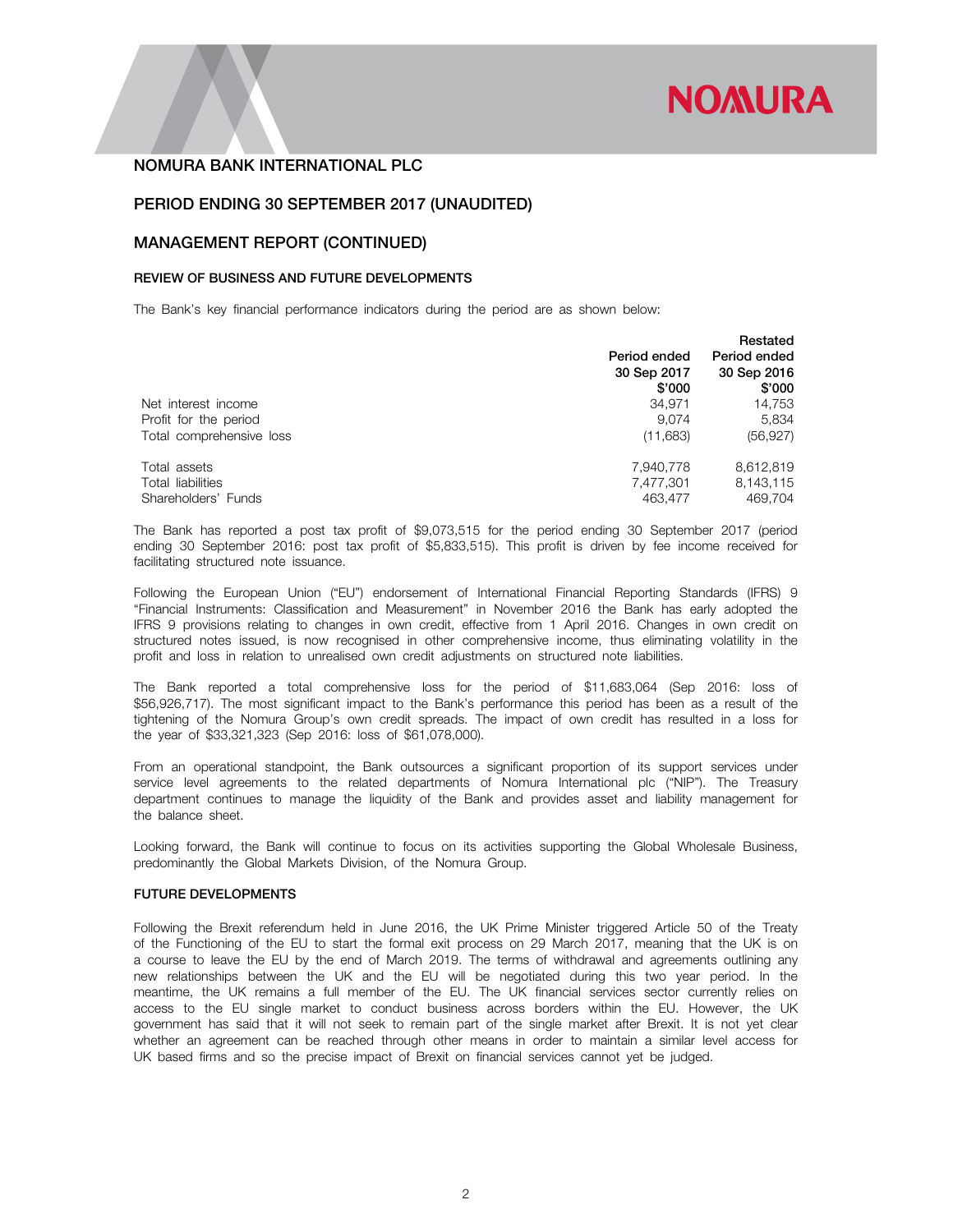# **NOMURA**

## NOMURA BANK INTERNATIONAL PLC

## PERIOD ENDING 30 SEPTEMBER 2017 (UNAUDITED)

## MANAGEMENT REPORT (CONTINUED)

#### RISK MANAGEMENT

The Bank's activities involve the assumption and transfer of certain risks, including market risk, credit risk, operational risk, cross-border risk, model risk, liquidity and funding risks, and business risk. These risks are managed through sub-committees of the Board of Nomura Europe Holdings plc ("NEHS"), the Bank's immediate parent. These include a Prudential Risk Committee ("PRC") having oversight of, and providing advice to, the Board on the NEHS Group's risk profile, risk appetite, future risk strategy and maintenance of an appropriate risk control framework. Additionally, there are committees dedicated to overseeing cross-border risk in relation to non-Europe Middle East and Africa ("non-EMEA") business booked into certain European entities, including the Bank.

The Bank's financial risk management objectives and policies are disclosed in note 15 of its statutory financial statements for the year to 31 March 2017. The Bank's principal risks and uncertainties have not changed in the period ending 30 September 2017.

#### GOING CONCERN

The Bank's business activities, together with the factors likely to affect its future development, performance and position are set out in this Report. In addition, notes 15 and 18 of the statutory financial statements for the year to 31 March 2017 describe the Bank's objectives, policies and processes for risk management and capital management, as well as its exposures to credit and liquidity risk.

The Directors consider the Bank's capital position to be strong, given that the Bank hedges its market risk. Whilst the Bank has significant exposure to Nomura Group companies, and in particular to NIP, this is minimised through significant collateralisation. The Bank's net exposures with NIP are also supported by a limited written guarantee from the Bank's ultimate parent, NHI. The maturity profile of the Bank's liabilities is typically much longer dated than that of its assets, minimising the risk of the Bank not being able to meet its obligations as they fall due.

The Directors are not aware of any material uncertainties related to events or conditions that cast doubt about the ability of the Bank to continue as a going concern. They have therefore prepared the financial statements on a going concern basis.

#### STATEMENT OF DIRECTORS' RESPONSIBILITIES IN RESPECT OF THE FINANCIAL STATEMENTS

The Directors confirm that, to the best of their knowledge, the condensed set of financial statements on pages 5 to 26 has been prepared in accordance with the Disclosure and Transparency Rules of the Financial Conduct Authority ("FCA") and with International Accounting Standard 34 ("IAS 34"), Interim Financial Reporting as adopted by the EU and that the interim management report on pages 1 to 3 includes a fair review of the information required by the Disclosure and Transparency Rules of the FCA.

#### By Order of the Board at a meeting held on 14 December 2017

Christopher Barlow Company Secretary

14 December 2017

Company Registration Number: 1981122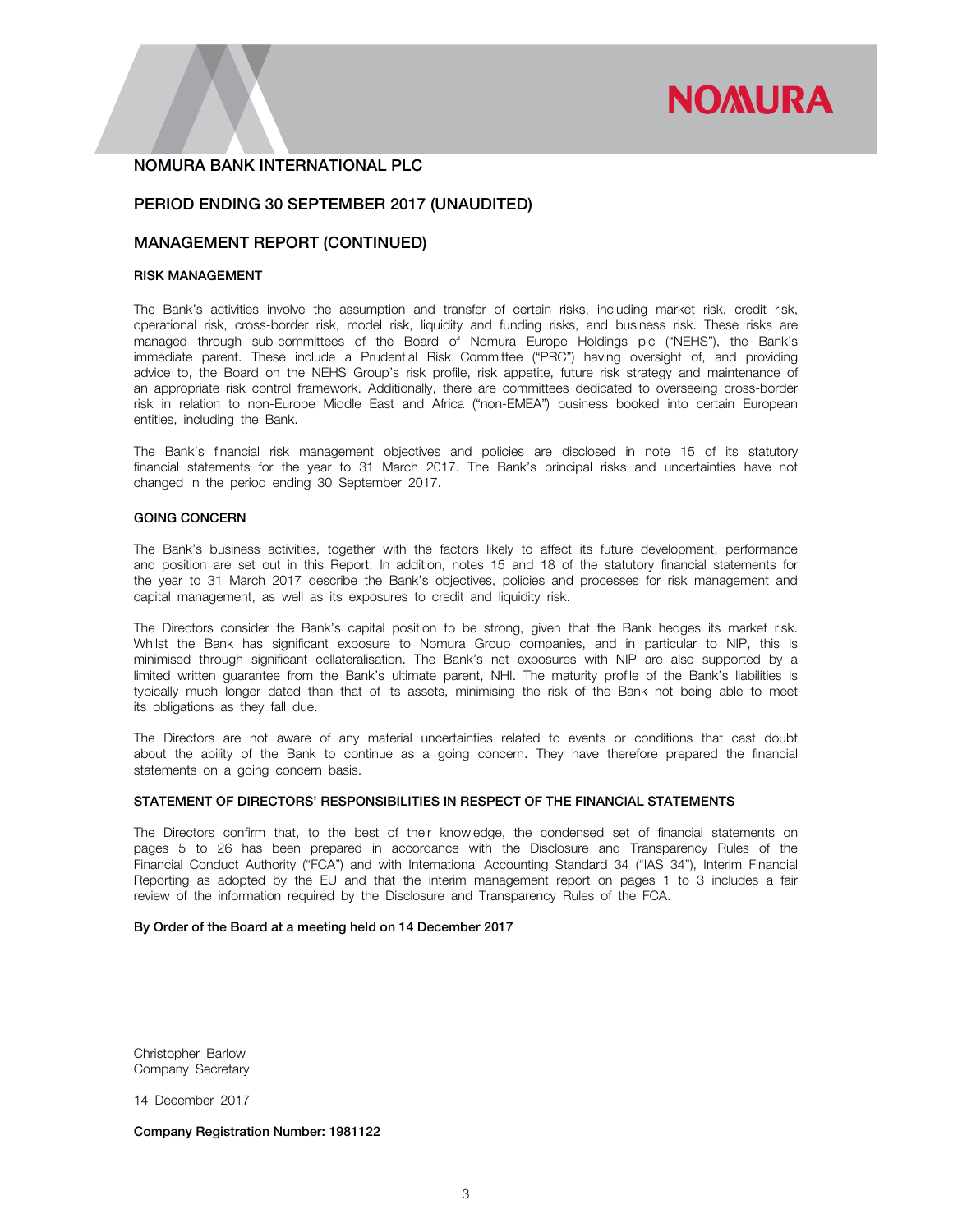

## INDEPENDENT REPORT TO NOMURA BANK INTERNATIONAL PLC FOR THE PERIOD ENDING 30 SEPTEMBER 2017 (UNAUDITED)

#### Introduction

We have been engaged by the Company to review the condensed set of financial statements in the halfyearly financial report for the six months ended 30 September 2017 which comprises a statement of comprehensive income, statement of changes in equity, statement of financial position, statement of cash flows and related notes 1 to 8. We have read the other information contained in the half yearly financial report and considered whether it contains any apparent misstatements or material inconsistencies with the information in the condensed set of financial statements.

This report is made solely to the company in accordance with guidance contained in International Standard on Review Engagements 2410 (UK and Ireland) "Review of Interim Financial Information Performed by the Independent Auditor of the Entity" issued by the Auditing Practices Board. To the fullest extent permitted by law, we do not accept or assume responsibility to anyone other than the company, for our work, for this report, or for the conclusions we have formed.

#### Directors' Responsibilities

The half-yearly financial report is the responsibility of, and has been approved by, the directors. The directors are responsible for preparing the half-yearly financial report in accordance with the Disclosure Guidance and Transparency Rules of the United Kingdom's Financial Conduct Authority.

As disclosed in note 1, the annual financial statements of the company are prepared in accordance with IFRSs as adopted by the European Union. The condensed set of financial statements included in this halfyearly financial report has been prepared in accordance with International Accounting Standard 34, "Interim Financial Reporting", as adopted by the European Union.

#### Our Responsibility

Our responsibility is to express to the Company a conclusion on the condensed set of financial statements in the half-yearly financial report based on our review.

#### Scope of Review

We conducted our review in accordance with International Standard on Review Engagements (UK and Ireland) 2410, "Review of Interim Financial Information Performed by the Independent Auditor of the Entity" issued by the Auditing Practices Board for use in the United Kingdom. A review of interim financial information consists of making enquiries, primarily of persons responsible for financial and accounting matters, and applying analytical and other review procedures. A review is substantially less in scope than an audit conducted in accordance with International Standards on Auditing (UK) and consequently does not enable us to obtain assurance that we would become aware of all significant matters that might be identified in an audit. Accordingly, we do not express an audit opinion.

#### Conclusion

Based on our review, nothing has come to our attention that causes us to believe that the condensed set of financial statements in the half-yearly financial report for the six months ended 30 September 2017 is not prepared, in all material respects, in accordance with International Accounting Standard 34 as adopted by the European Union and the Disclosure Guidance and Transparency Rules of the United Kingdom's Financial Conduct Authority.

Ernst & Young LLP London 15 December 2017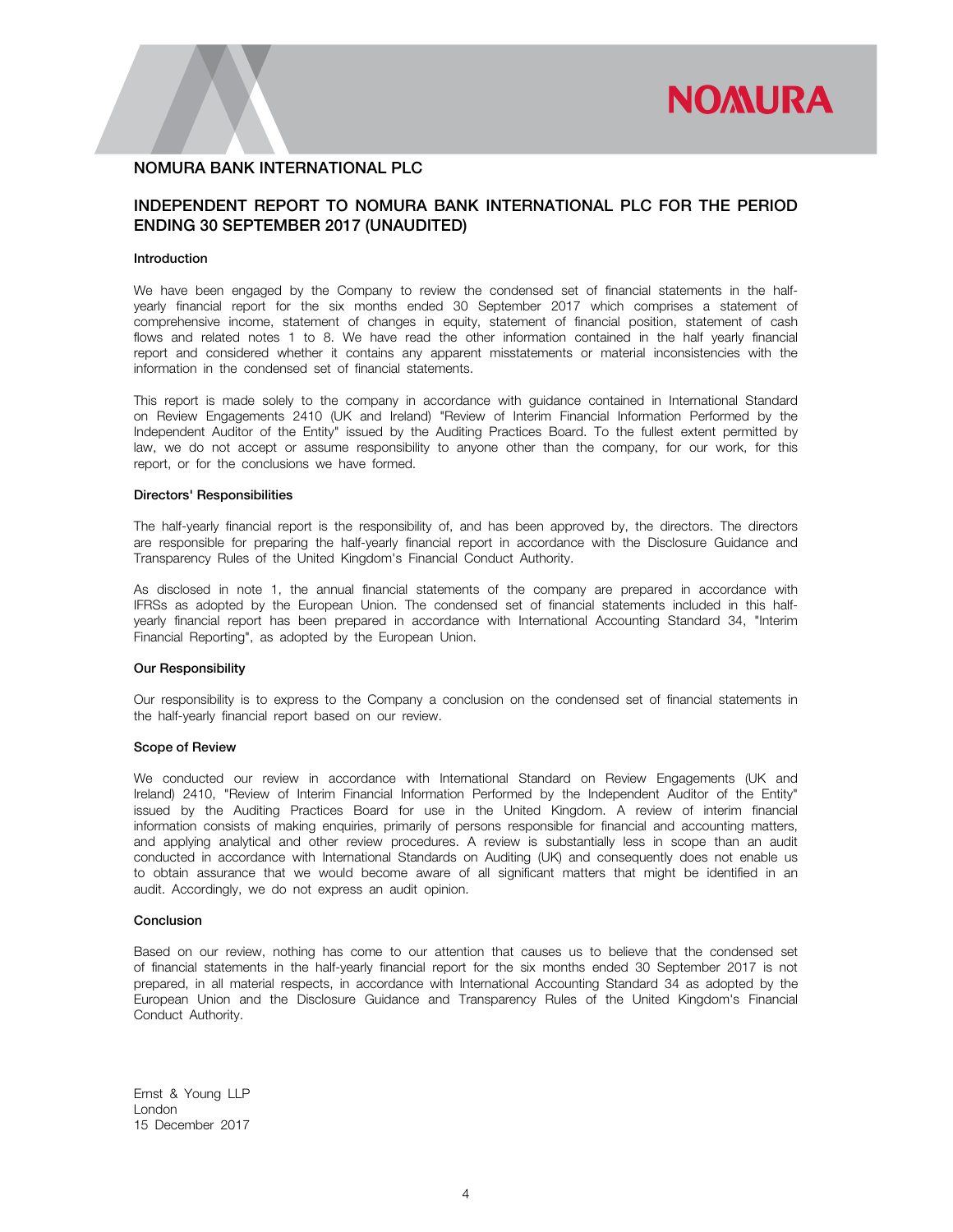

# CONDENSED INTERIM FINANCIAL STATEMENTS (UNAUDITED)

# INCOME STATEMENT FOR THE PERIOD ENDING 30 SEPTEMBER 2017 (UNAUDITED)

|                                                                            |                | Period<br>Ending 30<br>September<br>2017 | Restated<br>Period<br>Ending 30<br>September<br>2016 |
|----------------------------------------------------------------------------|----------------|------------------------------------------|------------------------------------------------------|
|                                                                            |                | \$'000                                   | \$'000                                               |
| <b>INCOME</b>                                                              |                |                                          |                                                      |
| Interest income and similar income<br>Interest expense and similar charges |                | 45,605<br>(10, 634)                      | 22,571<br>(7, 818)                                   |
| <b>NET INTEREST INCOME</b>                                                 |                | 34,971                                   | 14,753                                               |
| Fee and commission income<br>Fee and commission expense<br>Dealing loss    |                | 23,258<br>(2,872)<br>(37, 707)           | 34,784<br>(6, 854)<br>(29, 262)                      |
| <b>TOTAL OPERATING INCOME</b>                                              |                | 17,650                                   | 13,421                                               |
| Administrative expenses                                                    |                | (6, 447)                                 | (6, 129)                                             |
| PROFIT ON ORDINARY ACTIVITIES BEFORE TAXATION                              |                | 11,203                                   | 7,292                                                |
| Income tax expense                                                         | $\overline{2}$ | (2, 129)                                 | (1, 458)                                             |
| PROFIT FOR THE PERIOD                                                      |                | 9,074                                    | 5,834                                                |
| <b>ATTRUBUTABLE TO:</b><br><b>Equityholders of the parent</b>              |                |                                          |                                                      |
| Profit for the period from continuing operations                           |                | 9,074                                    | 5,834                                                |

All gains and losses noted above are derived from continuing activities.

The previous year loss in relation to changes in own credit risk has been reclassified from the income statement to other comprehensive income. Refer to note 1 (a) for further details.

The notes on pages 12 to 26 form part of these financial statements.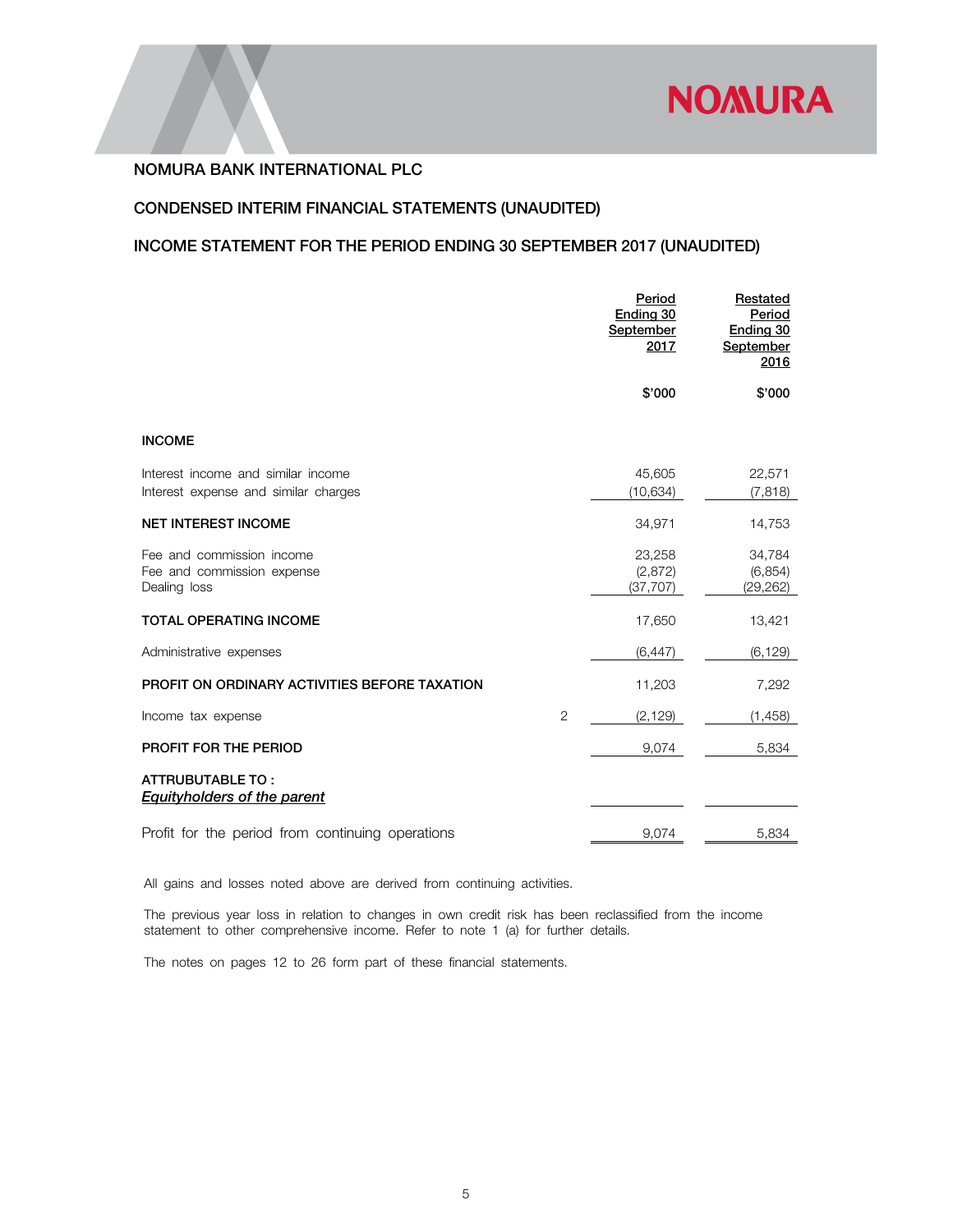

# CONDENSED INTERIM FINANCIAL STATEMENTS (UNAUDITED)

# STATEMENT OF COMPREHENSIVE INCOME FOR THE PERIOD ENDING 30 SEPTEMBER 2017 (UNAUDITED)

|                                                                                                                                                                             |                | Period ending<br>30 September<br>2017 | Restated<br>Period ended<br>30 September<br>2016 |
|-----------------------------------------------------------------------------------------------------------------------------------------------------------------------------|----------------|---------------------------------------|--------------------------------------------------|
|                                                                                                                                                                             |                | \$'000                                | \$'000                                           |
| PROFIT FOR THE PERIOD                                                                                                                                                       |                | 9,074                                 | 5,834                                            |
| OTHER COMPREHENSIVE INCOME                                                                                                                                                  |                |                                       |                                                  |
| Items that will be reclassified to the income statement                                                                                                                     |                |                                       |                                                  |
| Foreign currency translation gains/(loss)                                                                                                                                   |                | 289                                   | (33)                                             |
| Items that will be not be reclassified to the income<br>statement                                                                                                           |                |                                       |                                                  |
| Change in fair value attributable to change in the<br>credit risk of financial liabilities designated at fair value<br>through profit and loss (net of related tax effects) | $\overline{2}$ | (21,046)                              | (62, 728)                                        |
| OTHER COMPREHENSIVE LOSS FOR THE PERIOD                                                                                                                                     |                | (20, 757)                             | (62, 761)                                        |
| TOTAL COMPREHENSIVE LOSS FOR THE PERIOD                                                                                                                                     |                | (11.683)                              | (56.927)                                         |

The notes on pages 12 to 26 form part of these financial statements.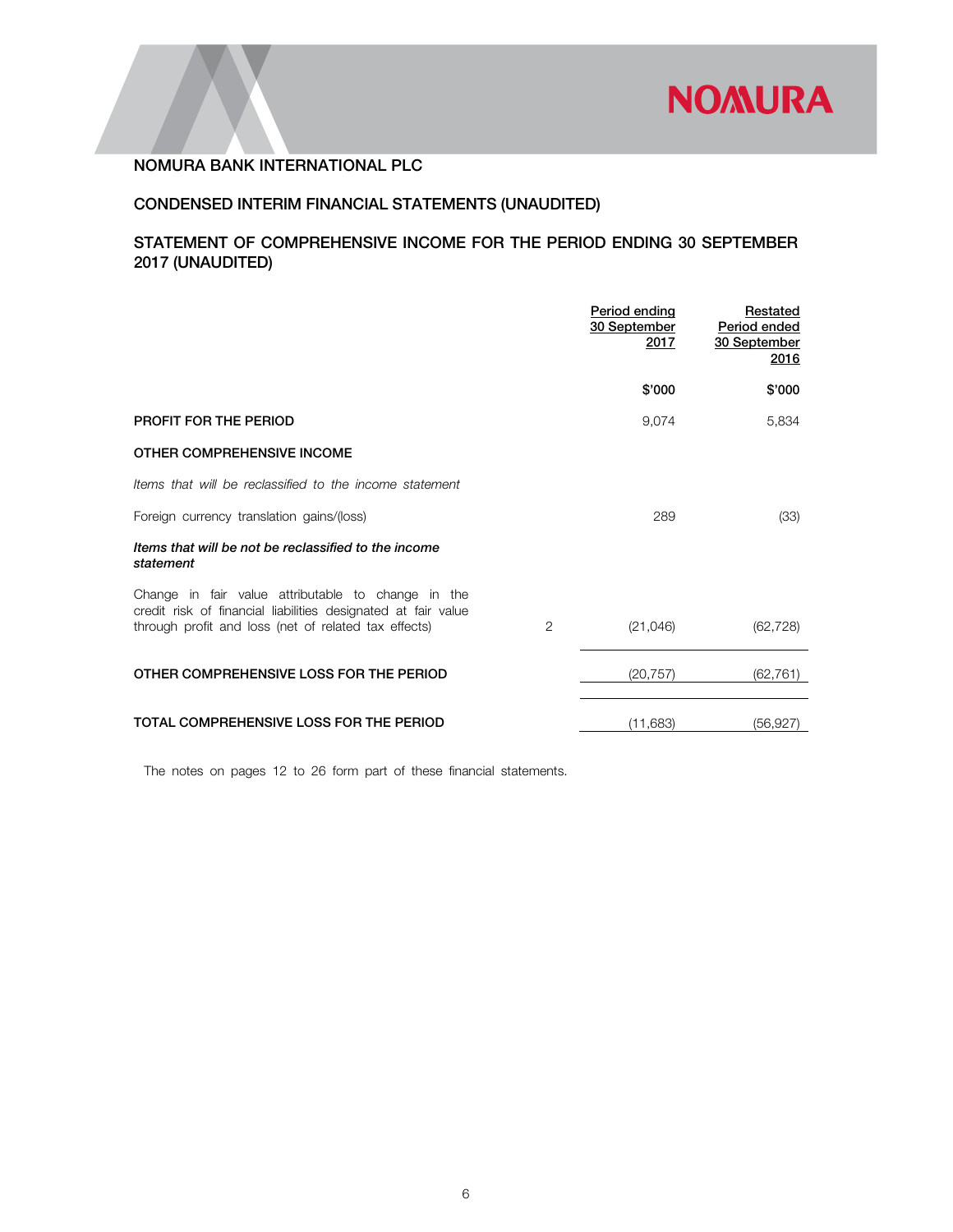# CONDENSED INTERIM FINANCIAL STATEMENTS (CONTINUED) (UNAUDITED)

# STATEMENT OF CHANGES IN EQUITY FOR THE PERIOD ENDING 30 SEPTEMBER 2017 (UNAUDITED)

|                                                                                  | Called-up<br>share capital | Retained<br>Earnings | Other<br>Reserve | <b>Own Credit</b><br>Reserve | <u>Total</u><br>shareholder's |
|----------------------------------------------------------------------------------|----------------------------|----------------------|------------------|------------------------------|-------------------------------|
|                                                                                  | \$'000                     | \$'000               | \$'000           | \$'000                       | equity<br>\$'000              |
| As at 1 April 2017                                                               | 555,000                    | 31,857               | (285)            | (111, 412)                   | 475,160                       |
| Profit for the period<br>Other Comprehensive Income                              |                            | 9,074                | 289              | (21,046)                     | 9,074<br>(20, 757)            |
| Transferred from Own Credit<br>Reserve to Retained Earnings<br>during the period |                            | (3,620)              |                  | 3,620                        |                               |
| Total comprehensive income                                                       |                            | 5,454                | 289              | (17,426)                     | (11,683)                      |
| As at 30 September 2017                                                          | 555,000                    | 37,311               | 4                | (128.838)                    | (463.477)                     |

|                                                                                          | Called-up<br>share capital | Retained<br>earnings | Other<br>Reserve | Own Credit<br>Reserve  | <b>Total</b><br>shareholder's<br>equity |
|------------------------------------------------------------------------------------------|----------------------------|----------------------|------------------|------------------------|-----------------------------------------|
|                                                                                          | \$'000                     | \$'000               | \$'000           | \$'000                 | \$'000                                  |
| As at 1 April 2016                                                                       | 555,000                    | (28, 237)            | (132)            |                        | 526,631                                 |
| Changes on initial application of<br>IFRS 9 in relation to own credit<br>risk adjustment |                            | 73,490               |                  | (73, 490)              |                                         |
| Restated as at April 2016<br>Profit for the period<br>Other Comprehensive Income         | 555,000                    | 45,253<br>5,834      | (132)<br>(33)    | (73, 490)<br>(62, 728) | 526,631<br>5,834<br>(62, 761)           |
| Transferred from Own Credit<br>Reserve to Retained Earnings<br>during the period         |                            | (9, 791)             |                  | 9,791                  |                                         |
| Total comprehensive income                                                               |                            | (3,957)              | (33)             | (52, 937)              | (56, 927)                               |
| Restated as at 30 September<br>2016                                                      | 555,000                    | 41,296               | (165)            | (126,427)              | 469,704                                 |

Foreign currency translation gains/losses are due to the Bank's branch in Italy. These gains/losses may be reclassified to the income statement in subsequent periods.

On early adoption of IFRS 9, provisions relating to changes in own credit for financial liabilities designated at fair value through profit and loss, \$73,489,970 was reclassified from Retained Earnings to Own Credit Reserve in relation to unrealised changes in fair value attributable to change in own credit risk of financial liabilities designated at fair value through profit and loss (net of tax effects).

During the period, \$3,619,907 (Sep 2016: \$9,790,318) was transferred from Own Credit Reserve to Retained Earnings due to derecognition of financial liabilities designated at fair value through profit and loss (net of tax effects).

The notes on pages 12 to 26 form part of these financial statements.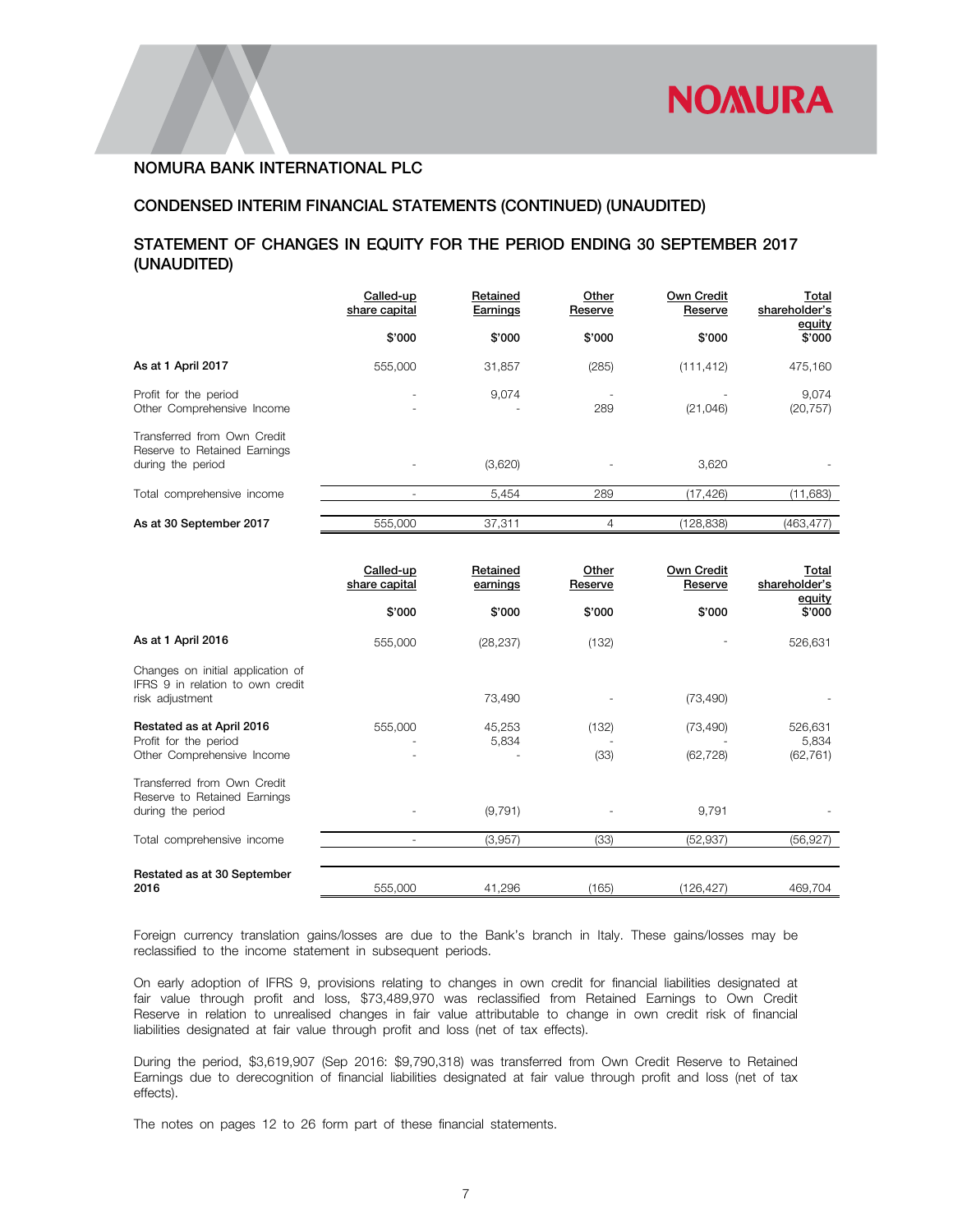

# CONDENSED INTERIM FINANCIAL STATEMENTS (CONTINUED) (UNAUDITED)

# STATEMENT OF FINANCIAL POSITION AT 30 SEPTEMBER 2017

|                                                             | September<br>2017          | March 2017        |
|-------------------------------------------------------------|----------------------------|-------------------|
| <b>Note</b>                                                 | <b>Unaudited</b><br>\$'000 | Audited<br>\$'000 |
| Assets                                                      |                            |                   |
| Loans and advances to banks                                 | 4,196                      | 6,559             |
| Derivative financial instruments<br>3,4                     | 476,715                    | 386,428           |
| Loans and advances to affiliates                            | 1,403,597                  | 1,515,739         |
| Securities purchased under agreements to resell             | 5,909,648                  | 5,745,431         |
| Loans and advances to others                                | 84,594                     | 86,198            |
| Prepayments and accrued income                              | 17,357                     | 2,496             |
| Other assets<br>Deferred tax asset                          | 29,634                     | 29,781            |
| $\sqrt{2}$<br>3<br>Available-for-sale financial investments | 15,026<br>11               | 11                |
|                                                             |                            |                   |
| <b>Total Assets</b>                                         | 7,940,778                  | 7,772,643         |
| Liabilities                                                 |                            |                   |
| Customer accounts                                           | 193                        | 176               |
| Derivative financial instruments<br>3,4                     | 1,315,753                  | 1,243,861         |
| Accruals and deferred income                                | 48,002                     | 31,165            |
| Borrowing from affiliates                                   | 273,711                    | 395,945           |
| Borrowing from others                                       | 46,917                     | 47,100            |
| Securities sold under agreements to repurchase              | 1,450,000                  | 1,450,000         |
| $\overline{7}$<br>Bonds and medium-term notes               | 4,313,853                  | 4,104,141         |
| Group relief payable                                        | 26,485                     | 24,966            |
| Other liabilities                                           | 2,387                      | 129               |
| <b>Total Liabilities</b>                                    | 7,477,301                  | 7,297,483         |
| Shareholders' funds                                         |                            |                   |
| Called up share capital                                     | 555,000                    | 555,000           |
| Retained earnings                                           | 37,311                     | 31,857            |
| Own Credit Reserve                                          | (128, 838)                 | (111, 412)        |
| Other reserve                                               | 4                          | (285)             |
| <b>Total Equity</b>                                         | 463,477                    | 475,160           |
| <b>Total Liabilities and Equity</b>                         | 7,940,778                  | 7,772,643         |

The notes on pages 12 to 26 form part of these financial statements.

Approved by the board of Directors on 14 December 2017 and subsequently signed on its behalf on 14 December 2017 by:

Jonathan Lewis Director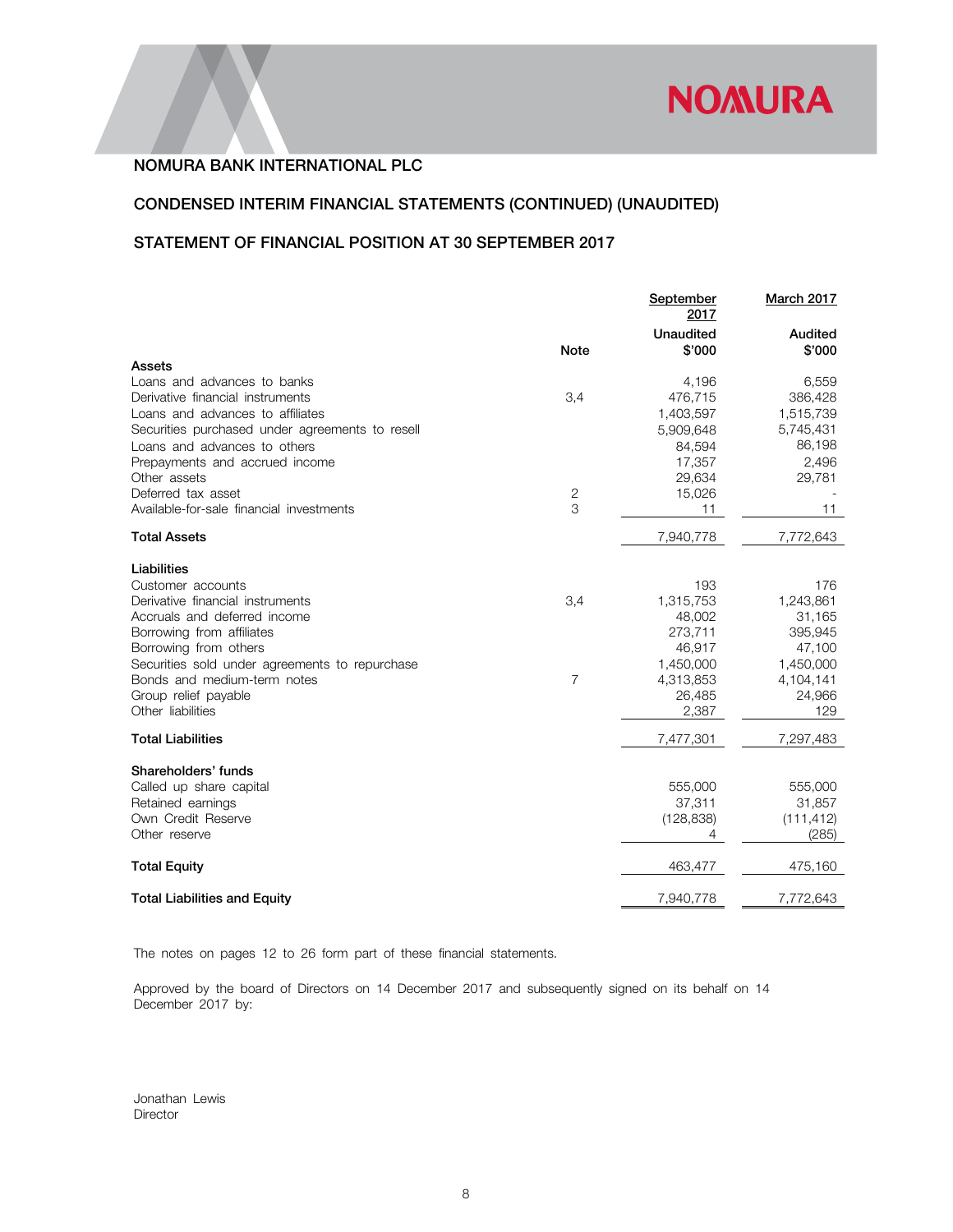

## CONDENSED INTERIM FINANCIAL STATEMENTS (CONTINUED) (UNAUDITED)

# STATEMENT OF CASH FLOWS FOR THE PERIOD ENDING 30 SEPTEMBER 2017 (UNAUDITED)

|                                                                                                                     | <b>Period Ending 30</b><br>September 2017<br>\$'000 | Restated<br>Period Ending 30<br>September 2016<br>\$'000 |
|---------------------------------------------------------------------------------------------------------------------|-----------------------------------------------------|----------------------------------------------------------|
| <b>Operating activities</b><br>Profit before tax                                                                    | 11,203                                              | 7,292                                                    |
| Non-cash adjustments to reconcile (loss)/profit for the<br>period to net cash flows<br>Depreciation on fixed assets |                                                     | 3                                                        |
| Change in operating assets and liabilities                                                                          |                                                     |                                                          |
| Net change in loans and advances to related parties                                                                 | 112,142                                             | 5,698                                                    |
| Net change in loans and advances to others                                                                          | 1,604                                               | 100,915                                                  |
| Net change in borrowing from banks and other                                                                        |                                                     |                                                          |
| customers                                                                                                           | (183)                                               | (5,224)                                                  |
| Net change in borrowings from related parties                                                                       | (122, 234)                                          | 75,288                                                   |
| Net change in bond and medium-term notes                                                                            | (73, 160)                                           | 23,193                                                   |
| Net change in derivative assets                                                                                     | (90, 287)                                           | 11,211                                                   |
| Net change in derivative liabilities                                                                                | 71.892                                              | (328, 363)                                               |
| Net change in securities purchased under agreements                                                                 |                                                     |                                                          |
| to resell                                                                                                           | (164, 217)                                          | 1,388,618                                                |
| Net change in securities sold under agreements to                                                                   |                                                     |                                                          |
| repurchase                                                                                                          |                                                     | 299,989                                                  |
| Net change in other assets                                                                                          | (14, 879)                                           | 14,159                                                   |
| Net change in other liabilities                                                                                     | 16,111                                              | (972)                                                    |
| Net change in corporation tax liability                                                                             | 1,520                                               | 4,473                                                    |
| Net change in prepayments and accrued income                                                                        | (14, 861)                                           | 32                                                       |
| Net change in accruals and deferred income                                                                          | 16,837                                              | 8,574                                                    |
| Income tax paid                                                                                                     | (5)                                                 | (105)                                                    |
| Net cash flows in relation to operating activities                                                                  | (248, 517)                                          | 1,604,781                                                |

The presentation of the income statement and statement of comprehensive income has changed compared to prior period as a result of early adoption of the IFRS 9 provisions relating to changes in own credit. Refer to note 1 (a) for further details. In addition, prior period numbers have been reclassified to reflect the changes in presentation adopted in the statutory financial statements for the year ending 31 March 2017. For further details, refer note 1u) of its statutory financial statements for the year to 31 March 2017.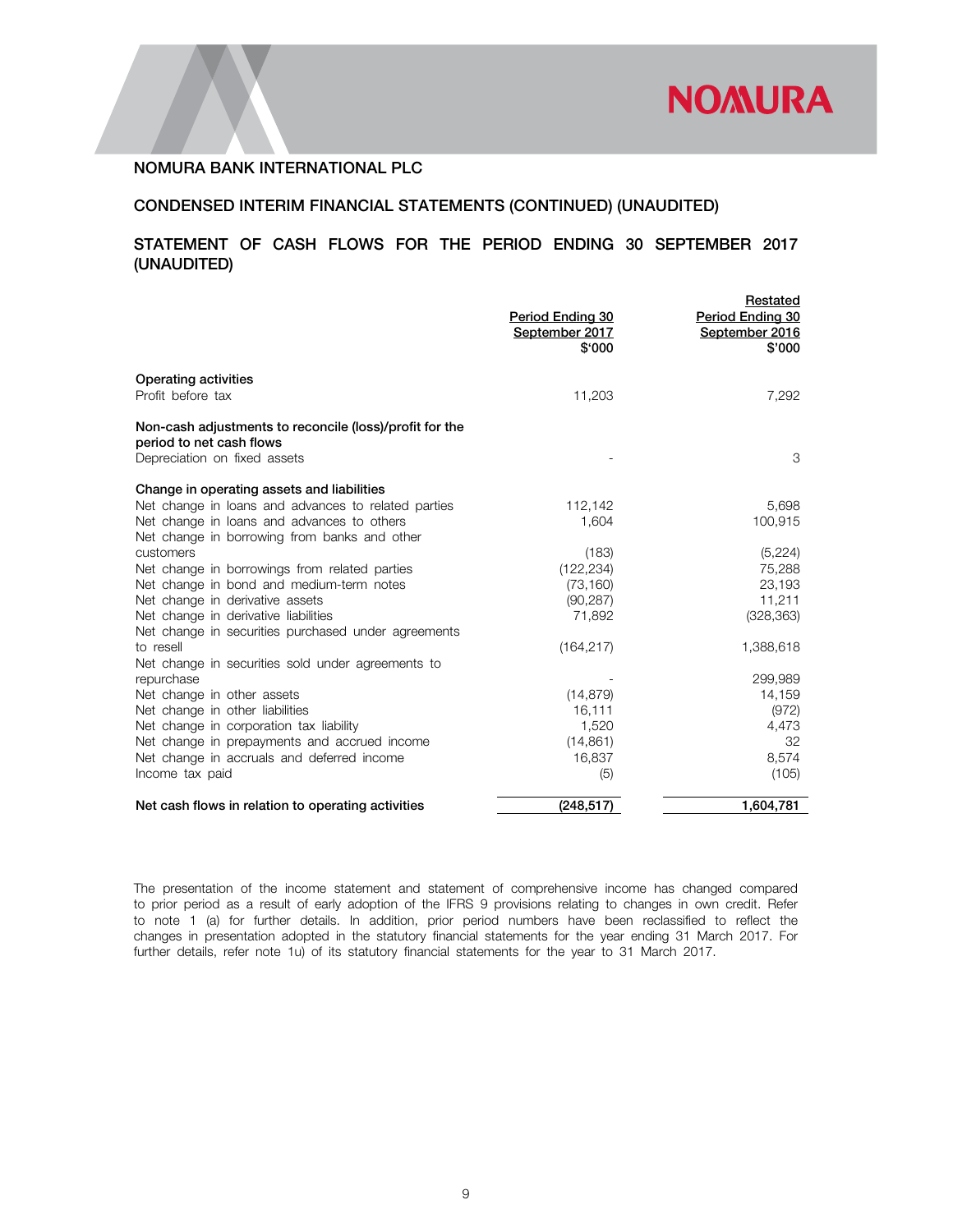

# STATEMENT OF CASH FLOWS FOR THE PERIOD ENDING 30 SEPTEMBER 2017 (CONTINUED) (UNAUDITED)

|                                                          | Period Ending 30<br>September 2017<br>\$'000 | Restated<br>Period Ending 30<br>September 2016<br>\$'000 |
|----------------------------------------------------------|----------------------------------------------|----------------------------------------------------------|
| <b>Financing activities</b>                              |                                              |                                                          |
| Proceeds of borrowings and issuance of debt              | 513.998                                      | 233.945                                                  |
| Repayments of borrowings and redemption of debt          | (267, 844)                                   | (1,836,651)                                              |
| Net cash flows in relation to financing activities       | 246.154                                      | (1,602,706)                                              |
| Net (decrease)/increase in cash and cash equivalents     | (2,363)                                      | 2,075                                                    |
| Cash and cash equivalents at the beginning of the period | 6,559                                        | 5,372                                                    |
| Cash and cash equivalents at the end of the period       | 4,196                                        | 7,447                                                    |
| Included within operational cash flows                   |                                              |                                                          |
| Interest paid                                            | (10, 560)                                    | (7,903)                                                  |
| Interest received                                        | 30,743                                       | 21,598                                                   |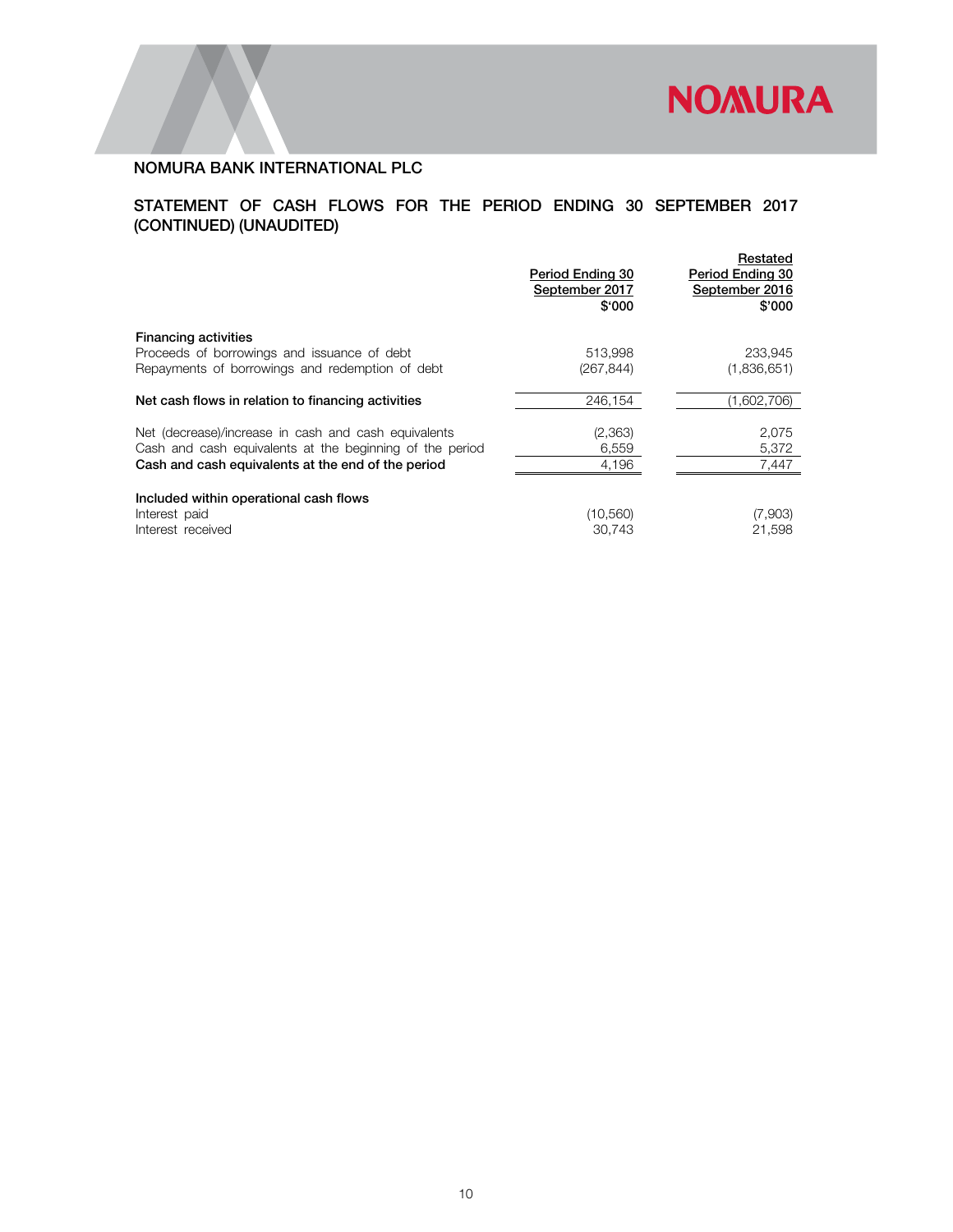

# STATEMENT OF CASH FLOWS FOR THE PERIOD ENDING 30 SEPTEMBER 2017 (CONTINUED) (UNAUDITED)

#### ANALYSIS OF THE BALANCES OF CASH AS SHOWN IN THE BALANCE SHEET:

#### 30 September 2017

|                                                          | 30 September<br>2017 | <b>Cash Flow</b> | 31 March<br>2017 |
|----------------------------------------------------------|----------------------|------------------|------------------|
|                                                          | \$'000               | \$'000           | \$'000           |
| Loans and advances to other banks repayable on<br>demand | 4.196                | (2,363)          | 6.559            |
| Net Cash and Cash Equivalents                            | 4.196                | (2,363)          | 6.559            |

# 31 March 2017

|                                                          | 31 March<br>2017<br>\$'000 | Cash Flow<br>\$'000 | 31 March<br>2016<br>\$'000 |
|----------------------------------------------------------|----------------------------|---------------------|----------------------------|
| Loans and advances to other banks repayable on<br>demand | 6.559                      | 1.187               | 5.372                      |
| Net Cash and Cash Equivalents                            | 6.559                      | 1.187               | 5.372                      |

## 30 September 2016

| 30 September | <b>Cash Flow</b> | 31 March<br><u>2016</u> |
|--------------|------------------|-------------------------|
| \$'000       | \$'000           | \$'000                  |
| 7.447        | 2.075            | 5,372                   |
| 7.447        | 2.075            | 5,372                   |
|              | 2016             |                         |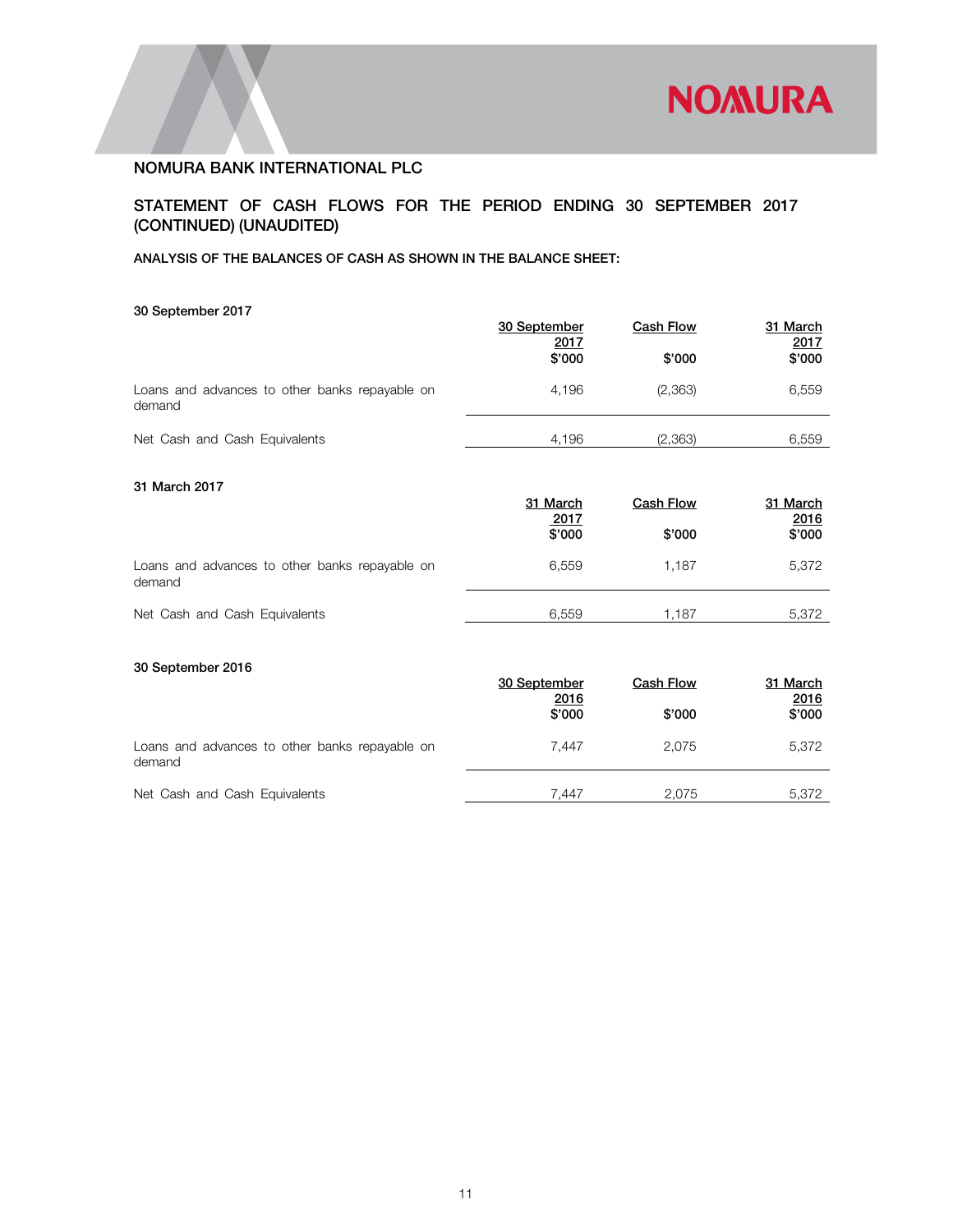# **NOMURA**

#### NOMURA BANK INTERNATIONAL PLC

#### PERIOD ENDING 30 SEPTEMBER 2017 (UNAUDITED)

## NOTES TO INTERIM REPORT

#### 1. ACCOUNTING POLICIES

#### (a) Basis of Accounting

 These condensed interim financial statements as at and for the half-year to 30 September 2017 of Nomura Bank International plc (the "Bank") have been prepared in accordance with the Disclosure and Transparency Rules of the Financial Conduct Authority ("FCA") and with International Accounting Standard 34 ("IAS 34"), Interim Financial Reporting as adopted by the EU. They do not include all of the information required for full annual financial statements and should be read in conjunction with the financial statements as at and for the year ending 31 March 2017 which were prepared in accordance with International Financial Reporting Standards ("IFRS") as adopted by the EU.

 The condensed financial statements have been prepared on a historical cost basis, except for financial instruments held at fair value through profit and loss, derivative financial instruments and available-forsale financial assets that have been measured at fair value.

 The condensed financial statements have been prepared on a going concern basis. The condensed financial statements are presented in United States dollar ("USD"), and all values are rounded to the nearest thousand USD except where otherwise stated. The information presented in this interim report does not constitute statutory accounts for the purposes of s435 of the Companies Act 2006. A copy of the statutory accounts for the year ending 31 March 2017 has been delivered to the Registrar of Companies and contained an unqualified auditors' report in accordance with s495 of the Companies Act 2006. The audit report did not contain a statement under s498 of the Companies Act 2006, nor did it include references to any matters to which the auditor drew attention by way of emphasis.

 The Bank does not have any subsidiaries and as such no consolidated financial statements are required to be prepared.

On early adoption of the IFRS 9 provisions for financial liabilities designated at fair value through profit and loss from 1 April 2016, the presentation of the income statement and statement of comprehensive income has changed. Prior to adoption, for period ending 30 September 2016, the Bank's valuation adjustment for its realised own credit risk of \$2,061,894 was reported in 'Dealing loss' and unreaslised own credit risk adjustment of \$61,077,718 was reported in 'Loss in relation to changes in own credit risk'. Post adoption this valuation adjstments has now been reclassified to 'Other comprehensive income' into its own separate line 'Change in fair value attributable to change in the credit risk of financial liabilities designated at fair value through profit and loss (net of related tax effects)'. As a result, the prior period figures including tax effect for the income statement and statement of comprehensive income have been restated.

#### (b) Fair Values

The Bank holds a significant portion of financial instruments at fair value, as described below. A description of the Bank's policies with regards to its application of fair value measurements to significant financial instruments is as follows:

#### (i) Valuation of fair value instruments

The fair value of financial instruments is the price that would be received to sell an asset or paid to transfer a liability in an orderly transaction between market participants at a measurement date.

The best evidence of fair value is quoted prices in an active market. Therefore, the fair value of financial instruments, including exchange-trading securities and derivatives is based on quoted market prices on exchanges or other broker/dealer quotations.

Where quoted market prices or broker/dealer quotations are not available, prices for similar instruments or valuation pricing models are considered in the determination of fair value. Valuation pricing models consider contractual terms, position size, underlying asset prices, interest rates, dividend rates, time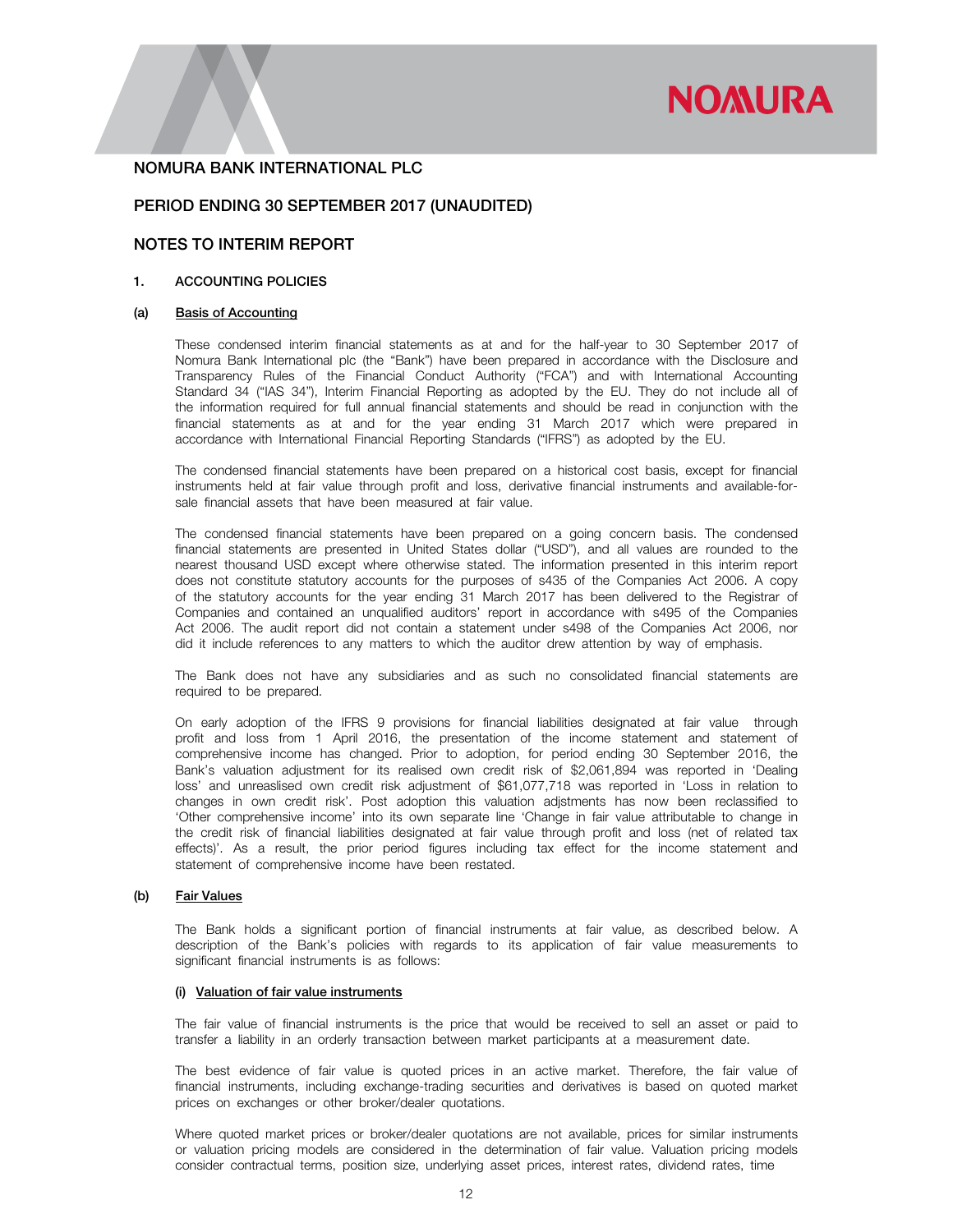# **NOMURA**

## NOMURA BANK INTERNATIONAL PLC

## PERIOD ENDING 30 SEPTEMBER 2017 (UNAUDITED)

## NOTES TO INTERIM REPORT (CONTINUED)

#### 1. ACCOUNTING POLICIES (CONTINUED)

#### (i) Valuation of fair value instruments (Continued)

value, volatility and other statistical measurements for the relevant instruments or for instruments with similar characteristics.

These models also incorporate adjustments relating to counterparty and the Bank's own credit risk, the administrative costs of servicing future cash flow and market liquidity adjustments. These adjustments are fundamental components of the fair value calculation process. The valuation technique used maximises the use of market inputs and minimises the use of entity-specific inputs which are unobservable in the market.

Valuation pricing models and their underlying assumptions impact the amount and timing of unrealized gains and losses recognised, and the use of different valuation pricing models or underlying assumptions could produce different financial results. Any changes in the fixed income, equity, foreign exchange and commodity markets can impact the Bank's estimates of fair value in the future, potentially affecting trading and non-trading gains and losses. The Bank's estimates of fair value may involve greater subjectivity due to the lack of transparent market data available upon which to base assumptions underlying valuation pricing models.

Fair value is usually determined on an individual financial instrument basis consistent with the unit of account of the financial instrument. However, certain financial instruments managed on a portfolio basis are valued as a portfolio, namely based on the price that would be received to sell a net long position (i.e. a net financial asset) or transfer a net short position (i.e. a net financial liability) consistent with how market participants would price the net risk exposure at the measurement date.

The Bank seeks to minimize market risks by entering into hedging derivatives to economically hedge the exposures of certain fair value option (FVO) elected notes. The Bank applies the "portfolio exception" in IFRS 13.48 to measure the fair value of this group of financial assets and financial liabilities consistently with how market participants would price the net risk exposure at the measurement date.

#### (ii) Fair value option

Certain financial instruments may be designated at fair value by management when one of the following criteria is met:

- 1) The financial instrument contains an embedded derivative that significantly modifies the cash flows resulting from the financial instrument; or
- 2) Fair value will eliminate or significantly reduce a measurement or recognition inconsistency that would otherwise result from measuring related financial instruments on different bases; or
- 3) The financial instrument is part of a group of financial instruments both managed and evaluated on a fair value basis, in accordance with a documented risk management or investment strategy. Information about these financial instruments is provided internally on a fair value basis to the Bank's key management personnel.

The fair value option election is undertaken on a product-by-product basis. This only applies to those instruments that meet one or more of the above criteria, where fair value would provide a fairer representation of the risks associated with those instruments. Once made, the fair value option election is irrevocable.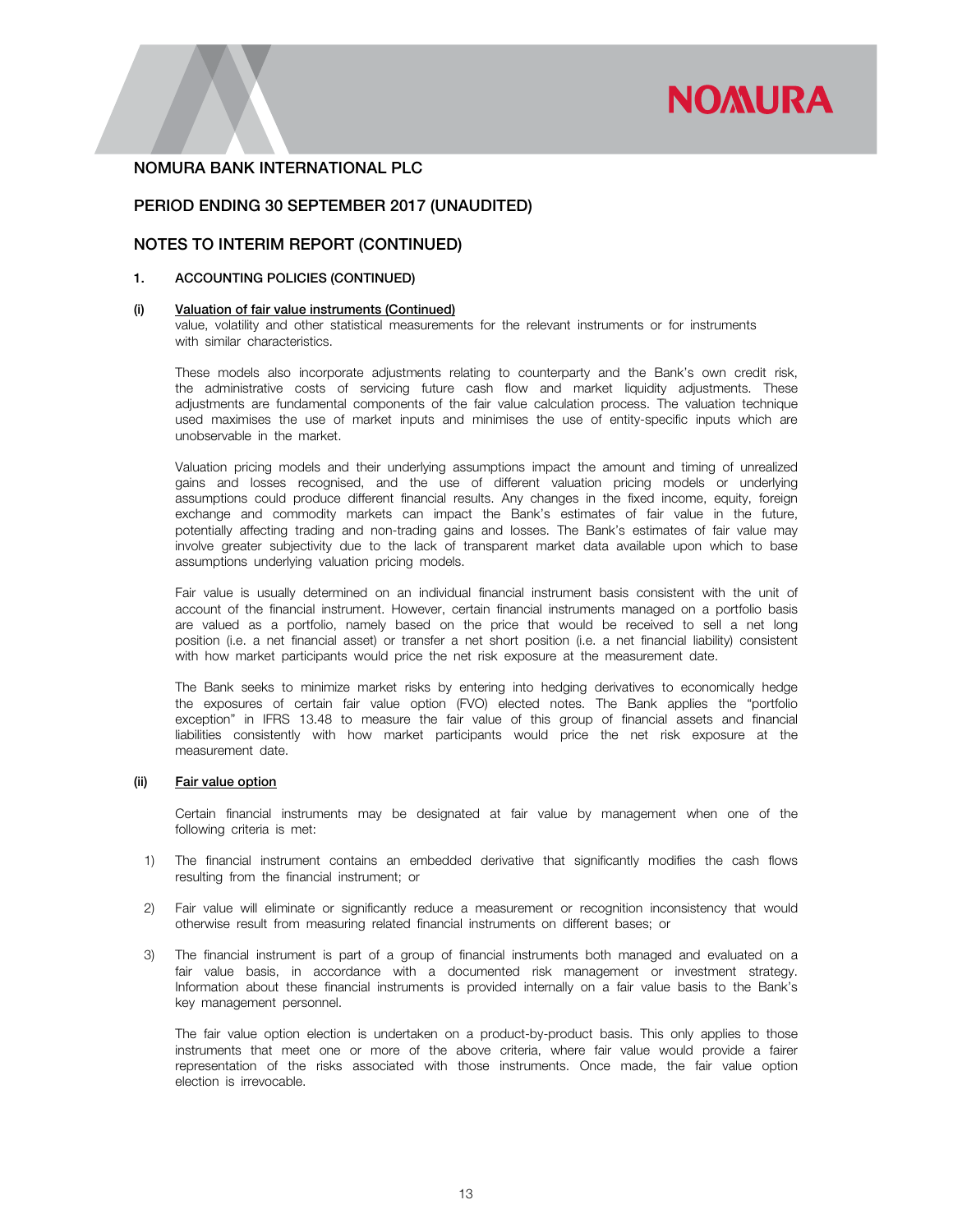

#### PERIOD ENDING 30 SEPTEMBER 2017 (UNAUDITED)

#### NOTES TO INTERIM REPORT (CONTINUED)

#### 1. ACCOUNTING POLICIES (CONTINUED)

#### (c) Significant accounting judgments, estimates and assumptions

The preparation of the condensed financial statements requires management to make judgments, estimates and assumptions that affect the reported amounts of revenues, expenses, assets and liabilities, and the disclosure of contingent liabilities, at the end of the reporting period.

However, uncertainty about these assumptions and estimates could result in outcomes that require a material adjustment to the carrying amount of the asset or liability affected in future periods. For the period condensed financial statements, the accounting policies, significant accounting judgements, estimates and assumptions are consistent with those applied by the Bank in its 2017 annual report and accounts except for the adoption of new standards and interpretations as at 1 April 2017 noted in note (e) below.

#### (d) Segment reporting

Substantially all of the Bank's gross assets, gross liabilities, net assets and profit before taxation arose from one business segment involving financing activities. The majority of the notes are issued to European institutions. Certain receivables and derivatives are transacted with the Nomura Group. Consequently, a significant portion of the revenues are derived from within the Nomura Group.

#### (e) New standards, interpretations and amendments thereof, adopted by the Bank

The accounting policies adopted in the preparation of the interim condensed financial statements are consistent with those followed in the preparation of the Bank's annual financial statements for the year ending 31 March 2017.

There were no new standards or interpretations which have a material impact on the Bank during the period.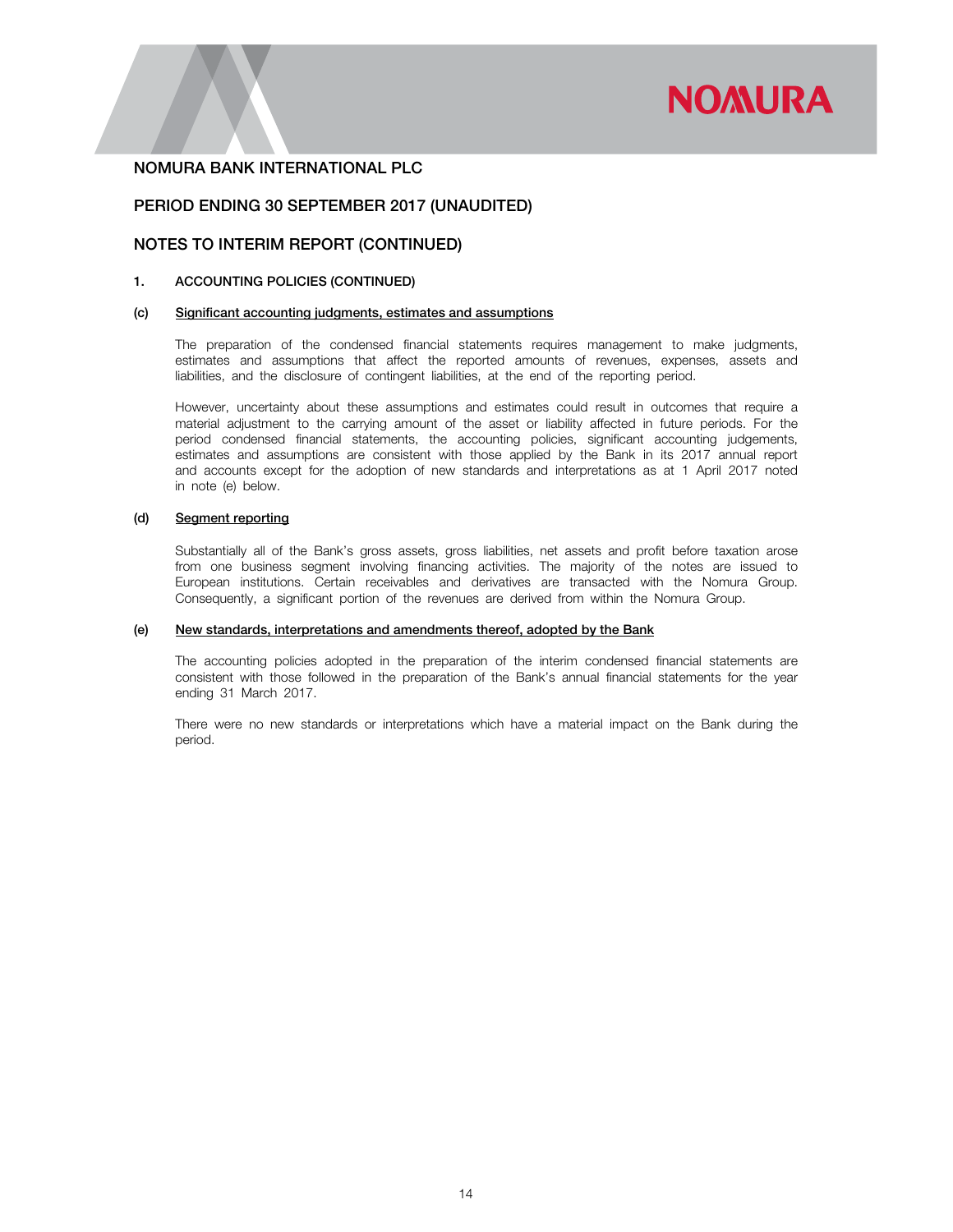

# PERIOD ENDING 30 SEPTEMBER 2017 (UNAUDITED)

# NOTES TO INTERIM REPORT (CONTINUED)

#### 2. TAX

Income tax expense in the Income Statement is calculated using the tax rate that would be applicable to the expected total annual earnings. The major components of the income tax expense are:

| <b>INCOME TAXES</b>                                      | Period ending<br>30 September 2017<br>\$'000 | Restated<br>Period ending<br>30 September 2016<br>\$'000 |
|----------------------------------------------------------|----------------------------------------------|----------------------------------------------------------|
| Current income tax expense                               | 2.129                                        | 1.458                                                    |
| Income tax expense recognised in the Income<br>Statement | 2.129                                        | 1.458                                                    |

Income tax expense in the Statement of Comprehensive Income is calculated using the tax rate that would be applicable to the expected total annual earnings. The major components of the income tax expense are:

| <b>INCOME TAXES</b>                                                                                       | Period ending<br>30 September 2017<br>\$'000 | Restated<br>Period ending<br>30 September 2016<br>\$'000 |
|-----------------------------------------------------------------------------------------------------------|----------------------------------------------|----------------------------------------------------------|
| Current income tax credit                                                                                 | (645)                                        | (412)                                                    |
| Deferred income tax credit relating to origination and<br>reversal of temporary differences on own credit | (15,026)                                     |                                                          |
| Income tax credit recognised in Statement of<br>Comprehensive Income                                      | (15, 671)                                    | (412)                                                    |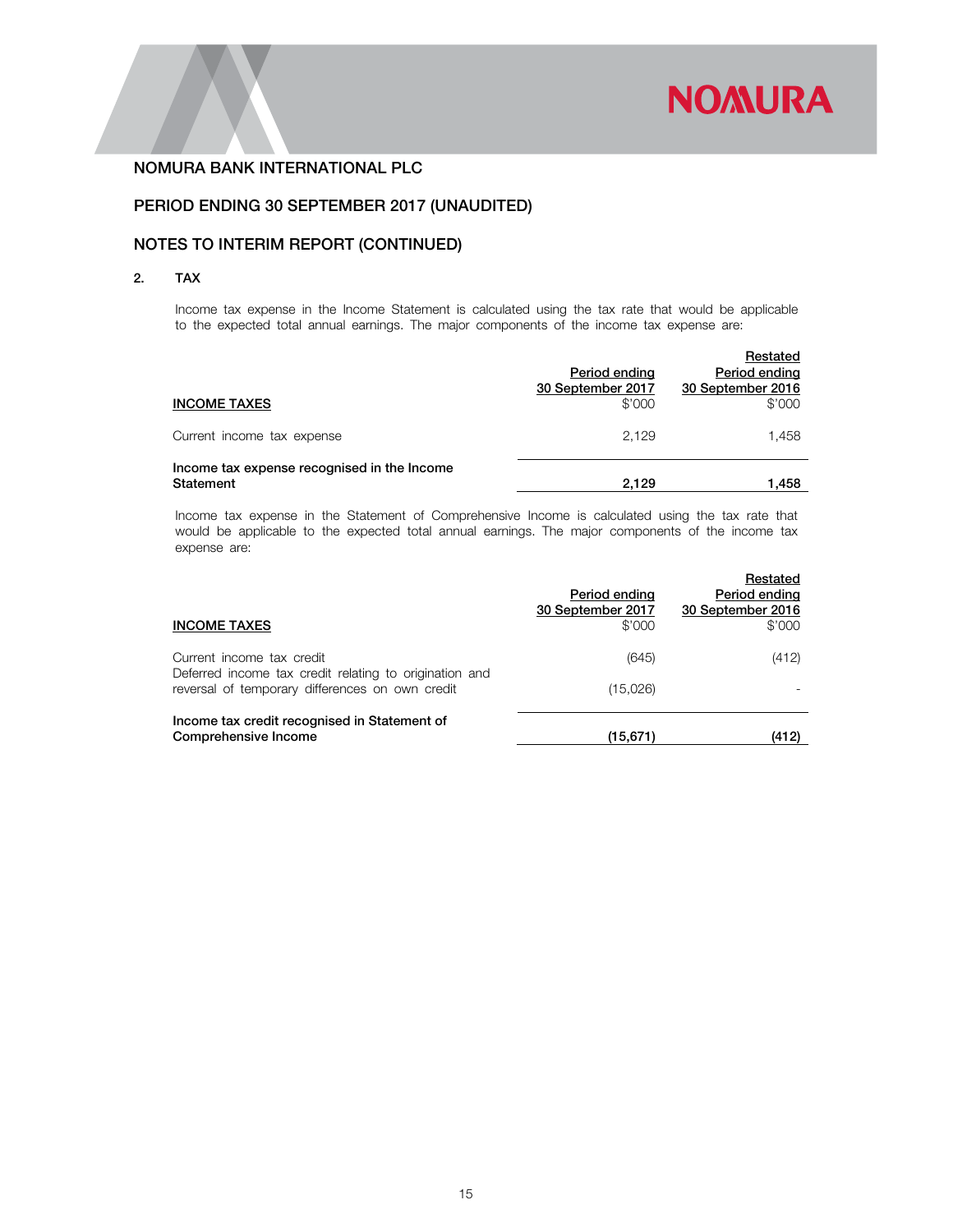

# PERIOD ENDING 30 SEPTEMBER 2017 (UNAUDITED)

# NOTES TO INTERIM REPORT (CONTINUED)

#### 3. FINANCIAL INSTRUMENTS

Analysis of the Bank's financial assets and financial liabilities by IAS 39 classification

|                                                                 | September<br>2017                     | September<br>2017          | <b>September</b><br>2017                                            | September<br>2017                                         | September<br>2017                                    | September<br>2017 |
|-----------------------------------------------------------------|---------------------------------------|----------------------------|---------------------------------------------------------------------|-----------------------------------------------------------|------------------------------------------------------|-------------------|
|                                                                 | Available-for-<br>sale<br>investments | <b>Held for</b><br>trading | <b>Designated</b><br>at fair value<br>through<br>profit and<br>loss | <b>Financial</b><br>Assets at<br>amortised<br><u>cost</u> | <b>Financial</b><br>liabilities at<br>amortised cost | Total             |
|                                                                 | \$'000                                | \$'000                     | \$'000                                                              | \$'000                                                    | \$'000                                               | \$'000            |
| <b>Financial Assets</b>                                         |                                       |                            |                                                                     |                                                           |                                                      |                   |
| Loans and advances to<br>banks                                  |                                       |                            |                                                                     | 4,196                                                     |                                                      | 4,196             |
| Derivative financial<br>instruments                             |                                       | 476,715                    |                                                                     |                                                           |                                                      | 476,715           |
| Loans and advances to<br>affiliates<br>Securities purchased     |                                       |                            | 653,230                                                             | 750,367                                                   |                                                      | 1,403,597         |
| under agreements to<br>resell<br>Loans and advances to          |                                       |                            |                                                                     | 5,909,648                                                 |                                                      | 5,909,648         |
| others                                                          |                                       |                            | 84,594                                                              |                                                           |                                                      | 84,594            |
| Other assets<br>Available-for-sale                              |                                       |                            |                                                                     | 29,634                                                    |                                                      | 29,634            |
| Investments                                                     | 11                                    |                            |                                                                     |                                                           |                                                      | 11                |
| <b>Financial Liabilities</b><br>Derivative financial            |                                       |                            |                                                                     |                                                           |                                                      |                   |
| instruments                                                     |                                       | (1, 315, 753)              |                                                                     |                                                           |                                                      | (1,315,753)       |
| Borrowing from affiliates                                       |                                       |                            |                                                                     |                                                           | (273, 711)                                           | (273, 711)        |
| Borrowing from others<br>Securities sold under<br>agreements to |                                       |                            | (46, 917)                                                           |                                                           |                                                      | (46, 917)         |
| repurchase<br>Bonds and medium term                             |                                       |                            |                                                                     |                                                           | (1,450,000)                                          | (1,450,000)       |
| notes                                                           |                                       |                            | (4,313,853)                                                         |                                                           |                                                      | (4,313,853)       |
| Other liabilities                                               |                                       |                            |                                                                     |                                                           | (2, 387)                                             | (2, 387)          |
|                                                                 | 11                                    | (839, 038)                 | (3,622,946)                                                         | 6,693,845                                                 | (1,726,098)                                          | 505,774           |

The maximum credit exposure of the financial assets designated at fair value through profit and loss amounts to \$738m (March 2017: \$711m). The cumulative change in fair value of the assets attributable to changes in credit risk amounts to Nil (March 2017: loss of Nil) and the change for the current period is Nil (March 2017: loss of Nil). Included in financial assets designated at fair value through profit and loss is a loan which is guaranteed by NIP.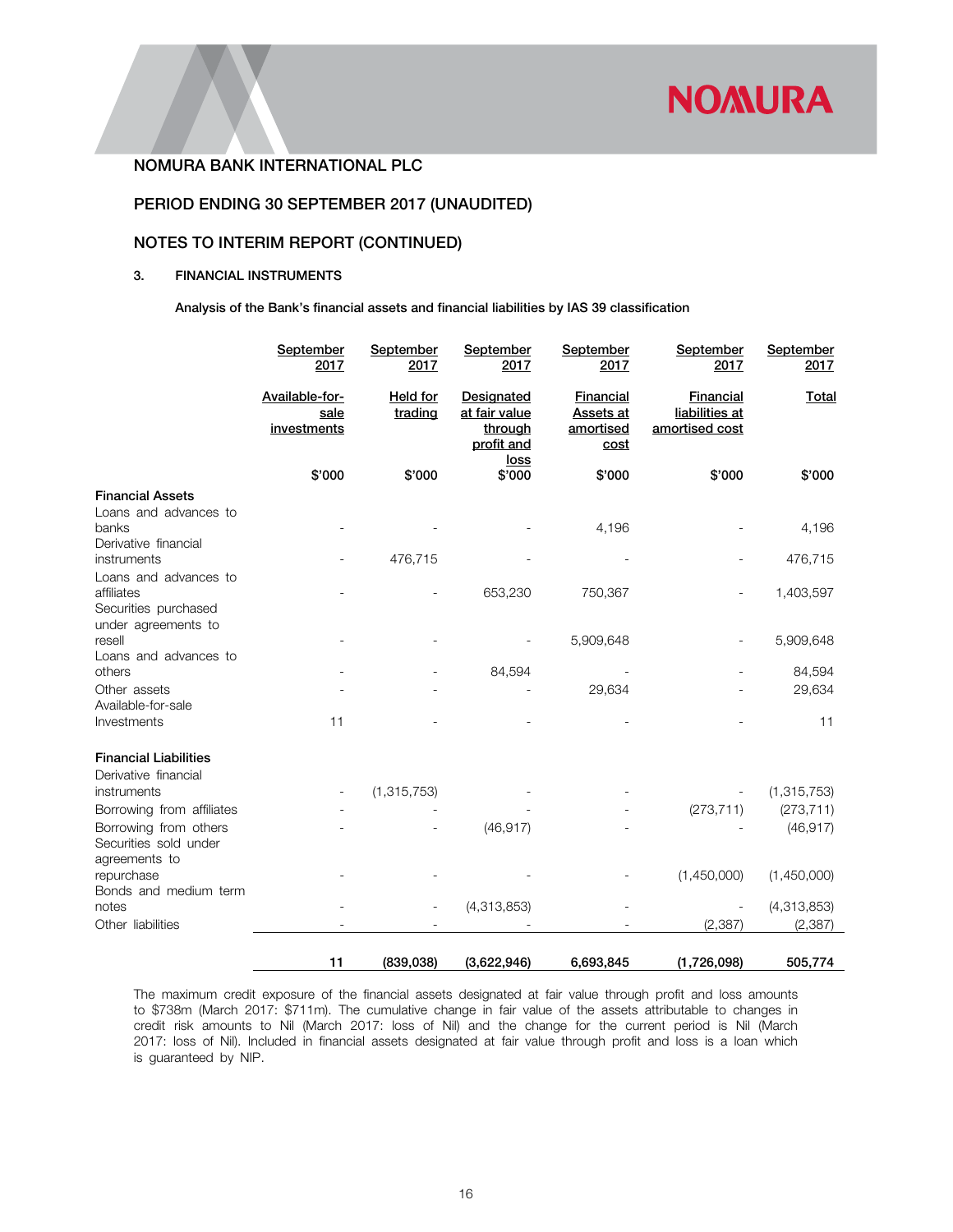

# PERIOD ENDING 30 SEPTEMBER 2017 (UNAUDITED)

# NOTES TO INTERIM REPORT (CONTINUED)

# 3. FINANCIAL INSTRUMENTS (CONTINUED)

|                                                                 | <b>March 2017</b>                     | <b>March 2017</b>          | <b>March 2017</b>                                    | <b>March 2017</b>                           | <b>March 2017</b>                             | <b>March 2017</b> |
|-----------------------------------------------------------------|---------------------------------------|----------------------------|------------------------------------------------------|---------------------------------------------|-----------------------------------------------|-------------------|
|                                                                 | Available-for-<br>sale<br>investments | <b>Held for</b><br>trading | Designated<br>at fair value<br>through<br>profit and | Financial<br>Assets at<br>amortised<br>cost | Financial<br>liabilities at<br>amortised cost | Total             |
|                                                                 | \$'000                                | \$'000                     | <u>loss</u><br>\$'000                                | \$'000                                      | \$'000                                        | \$'000            |
| <b>Financial Assets</b>                                         |                                       |                            |                                                      |                                             |                                               |                   |
| Loans and advances to<br>banks                                  |                                       |                            |                                                      | 6,559                                       |                                               | 6,559             |
| Derivative financial<br>instruments                             |                                       | 386,428                    |                                                      |                                             |                                               | 386,428           |
| Loans and advances to<br>affiliates<br>Securities purchased     |                                       |                            | 625,403                                              | 890,336                                     |                                               | 1,515,739         |
| under agreements to<br>resell                                   |                                       |                            |                                                      | 5,745,431                                   |                                               | 5,745,431         |
| Loans and advances to<br>others                                 |                                       |                            | 86,198                                               |                                             |                                               | 86,198            |
| Other assets<br>Available-for-sale                              |                                       |                            |                                                      | 29,781                                      |                                               | 29,781            |
| Investments                                                     | 11                                    |                            |                                                      |                                             |                                               | 11                |
| <b>Financial Liabilities</b>                                    |                                       |                            |                                                      |                                             |                                               |                   |
| Derivative financial                                            |                                       |                            |                                                      |                                             |                                               |                   |
| instruments                                                     |                                       | (1,243,861)                |                                                      |                                             |                                               | (1,243,861)       |
| Borrowing from affiliates                                       |                                       |                            |                                                      |                                             | (395, 945)                                    | (395, 945)        |
| Borrowing from others<br>Securities sold under<br>agreements to |                                       |                            | (47, 100)                                            |                                             |                                               | (47, 100)         |
| repurchase<br>Bonds and medium term                             |                                       |                            |                                                      |                                             | (1,450,000)                                   | (1,450,000)       |
| notes                                                           |                                       |                            | (4, 104, 141)                                        |                                             |                                               | (4, 104, 141)     |
| Other liabilities                                               |                                       |                            |                                                      |                                             | (129)                                         | (129)             |
|                                                                 | 11                                    | (857, 433)                 | (3,439,640)                                          | 6,672,107                                   | (1,846,074)                                   | 528,971           |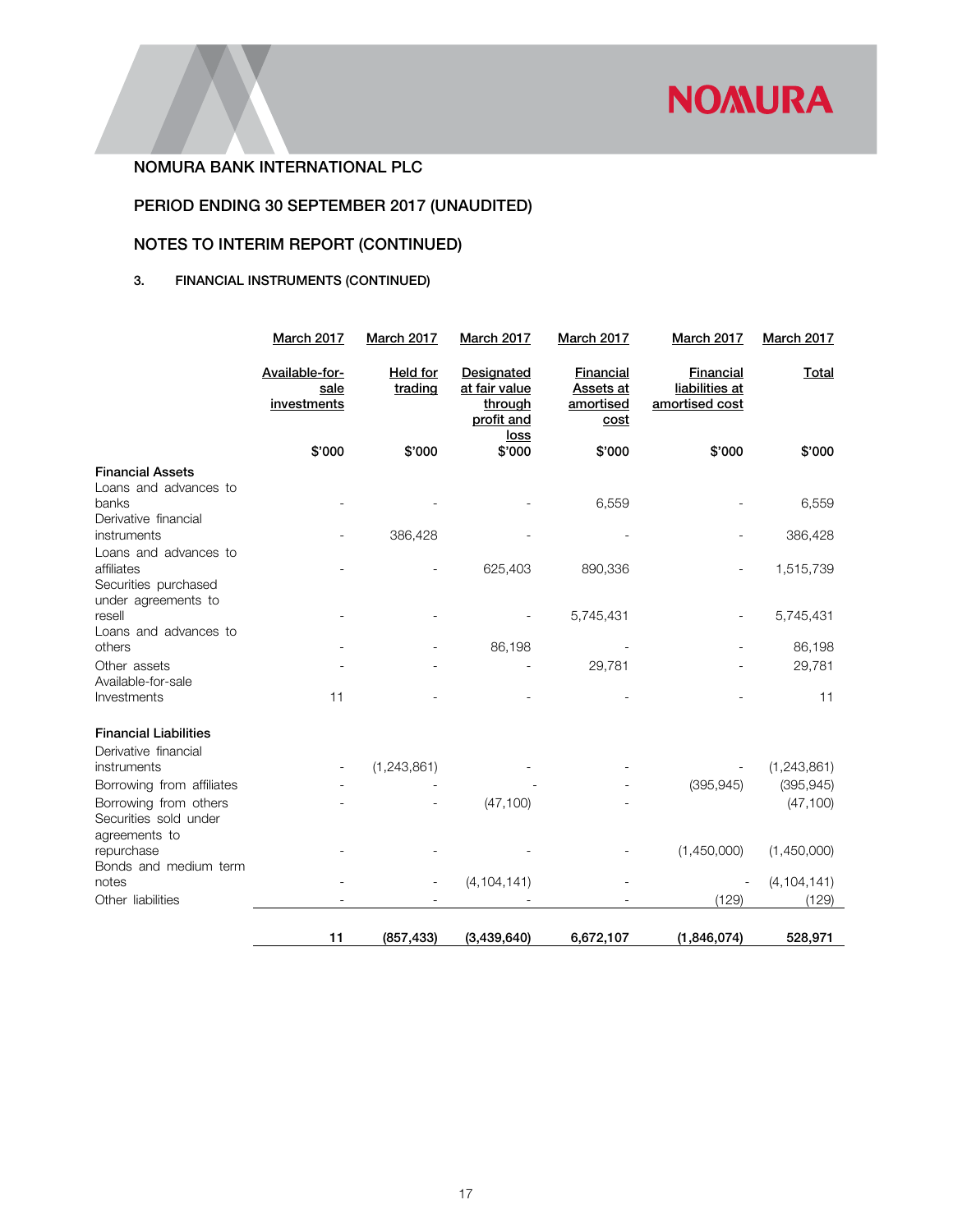

## PERIOD ENDING 30 SEPTEMBER 2017 (UNAUDITED)

#### NOTES TO INTERIM REPORT (CONTINUED)

#### 3. FINANCIAL INSTRUMENTS (CONTINUED)

#### Analysis of the Bank's financial assets and financial liabilities by product type

Included within the financial assets and financial liabilities above are the following positions with fellow Nomura Group undertakings:

|                                                 | 30 September   | 31 March 2017 |
|-------------------------------------------------|----------------|---------------|
|                                                 | 2017<br>\$'000 | \$'000        |
| <b>Financial assets</b>                         |                |               |
| Derivative financial instruments                | 473,831        | 384,577       |
| Loans and advances to affiliates                | 1,403,597      | 1,515,739     |
| Securities purchased under agreements to resell | 5,909,648      | 5,745,431     |
| Other assets                                    | 28,099         | 29,254        |
|                                                 |                |               |
|                                                 | 7,815,175      | 7,675,001     |
| <b>Financial liabilities</b>                    |                |               |
| Derivative financial instruments                |                |               |
|                                                 | 1,068,333      | 1,013,061     |
| Borrowing from affiliates                       | 273,711        | 395.945       |
|                                                 | 1,342,044      | 1,409,006     |

#### 4. FAIR VALUE OF FINANCIAL INSTRUMENTS

The Bank uses the following hierarchy for determining and disclosing the fair value of financial instruments by valuation techniques:

- Level 1 Unadjusted quoted prices in active markets for identical assets or liabilities accessible by the Bank at the measurement date.
- Level 2 Quoted prices in inactive markets or prices containing other inputs which are observable, either directly or indirectly. Valuation techniques using observable inputs reflect assumptions used by market participants in pricing financial instruments and are based on data obtained from independent market sources at the measurement date.
- Level 3 Unobservable inputs that are significant to the fair value measurement of the financial instrument. Valuation techniques using unobservable inputs reflect management's assumptions about the estimates used by other market participants in valuing similar financial instruments. These valuation techniques are developed based on the best available information at the measurement date.

The following tables presents information about the Bank's financial assets and financial liabilities measured at fair value within the fair value hierarchy, based on the transparency of inputs into the valuation techniques used by the Bank to determine such fair values.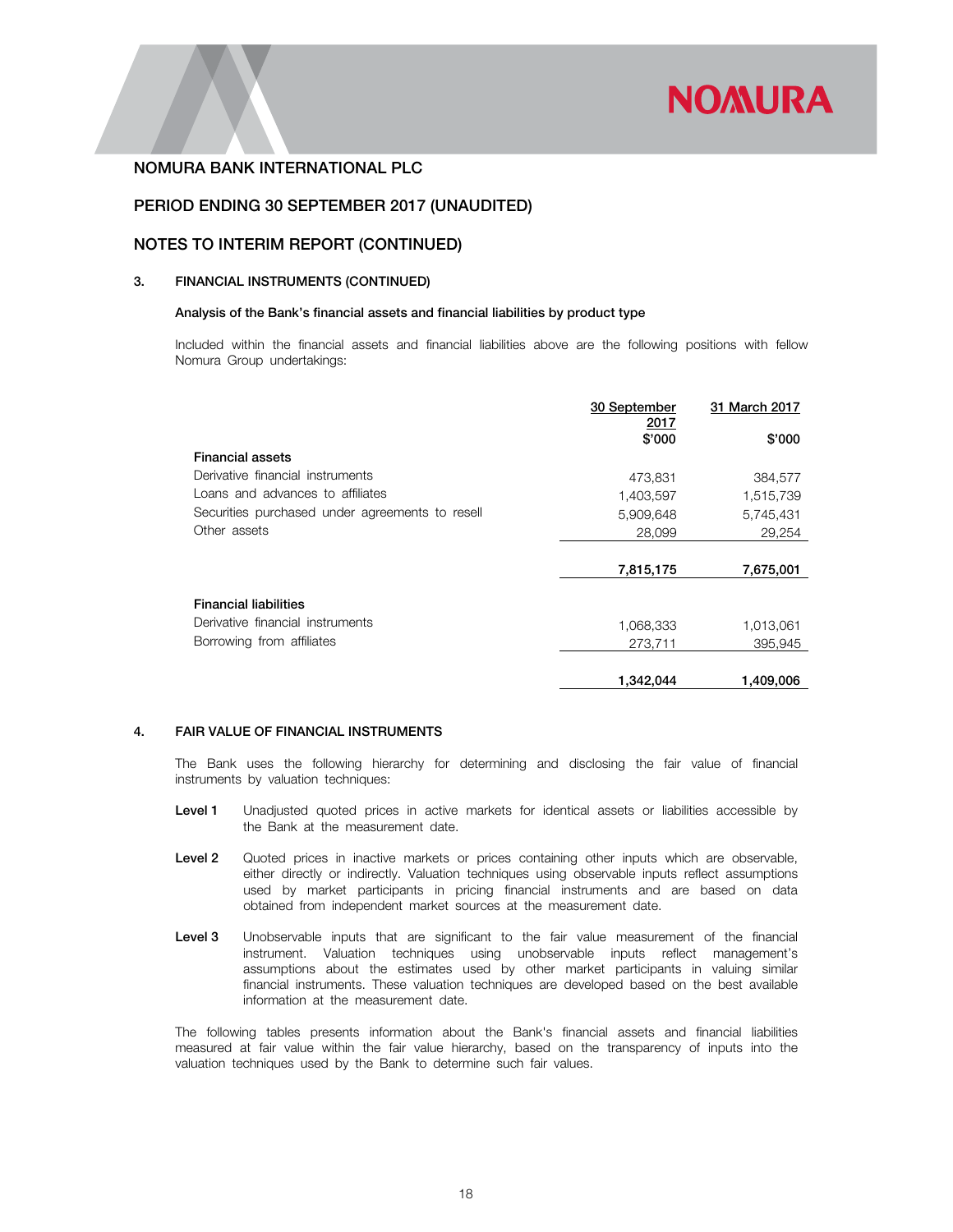

# PERIOD ENDING 30 SEPTEMBER 2017 (UNAUDITED)

# NOTES TO INTERIM REPORT (CONTINUED)

# 4. FAIR VALUE OF FINANCIAL INSTRUMENTS (CONTINUED)

There are no financial instruments whose carrying amounts differ materially to their fair values.

#### Fair value hierarchy

| 30 September 2017:                                                      | Level 1<br>\$'000 | Level 2<br>\$'000 | Level 3<br>\$'000 | <b>Total</b><br>\$'000 |
|-------------------------------------------------------------------------|-------------------|-------------------|-------------------|------------------------|
| <b>Financial assets</b>                                                 |                   |                   |                   |                        |
| Financial assets held for trading:                                      |                   |                   |                   |                        |
| - Derivatives                                                           |                   | 272,607           | 204,108           | 476,715                |
| Loans and advances to affiliates<br>Loans and advances to others        | $\blacksquare$    | 653,230           | 84,594            | 653,230<br>84,594      |
|                                                                         |                   |                   |                   |                        |
|                                                                         | $\blacksquare$    | 925,837           | 288,702           | 1,214,539              |
| <b>Financial Liabilities</b>                                            |                   |                   |                   |                        |
| Financial liabilities held for trading:                                 |                   |                   |                   |                        |
| - Derivatives                                                           |                   | 844,916           | 470,837           | 1,315,753              |
| Bonds and medium-term notes                                             |                   | 4,313,853         | $\mathbf{r}$      | 4,313,853              |
| Borrowings from others                                                  |                   | 46,917            |                   | 46,917                 |
|                                                                         | $\blacksquare$    | 5,205,686         | 470,837           | 5,676,523              |
| 31 March 2017:                                                          | Level 1<br>\$'000 | Level 2<br>\$'000 | Level 3<br>\$'000 | Total<br>\$'000        |
| <b>Financial assets</b><br>Financial assets held for trading:           |                   |                   |                   |                        |
| - Derivatives                                                           |                   | 232,075           | 154,353           | 386,428                |
| Loans and advances to affiliates                                        |                   | 625,403           |                   | 625,403                |
| Loans and advances to others                                            |                   | 1,588             | 84,610            | 86,198                 |
|                                                                         |                   | 859,066           | 238,963           | 1,098,029              |
| <b>Financial Liabilities</b><br>Financial liabilities held for trading: |                   |                   |                   |                        |
| - Derivatives                                                           |                   | 836,433           | 407,428           | 1,243,861              |
| Bonds and medium-term notes                                             |                   | 4,104,141         |                   | 4,104,141              |
| Borrowings from others                                                  |                   | 47,100            |                   | 47,100                 |
|                                                                         |                   | 4,987,674         | 407,428           | 5,395,102              |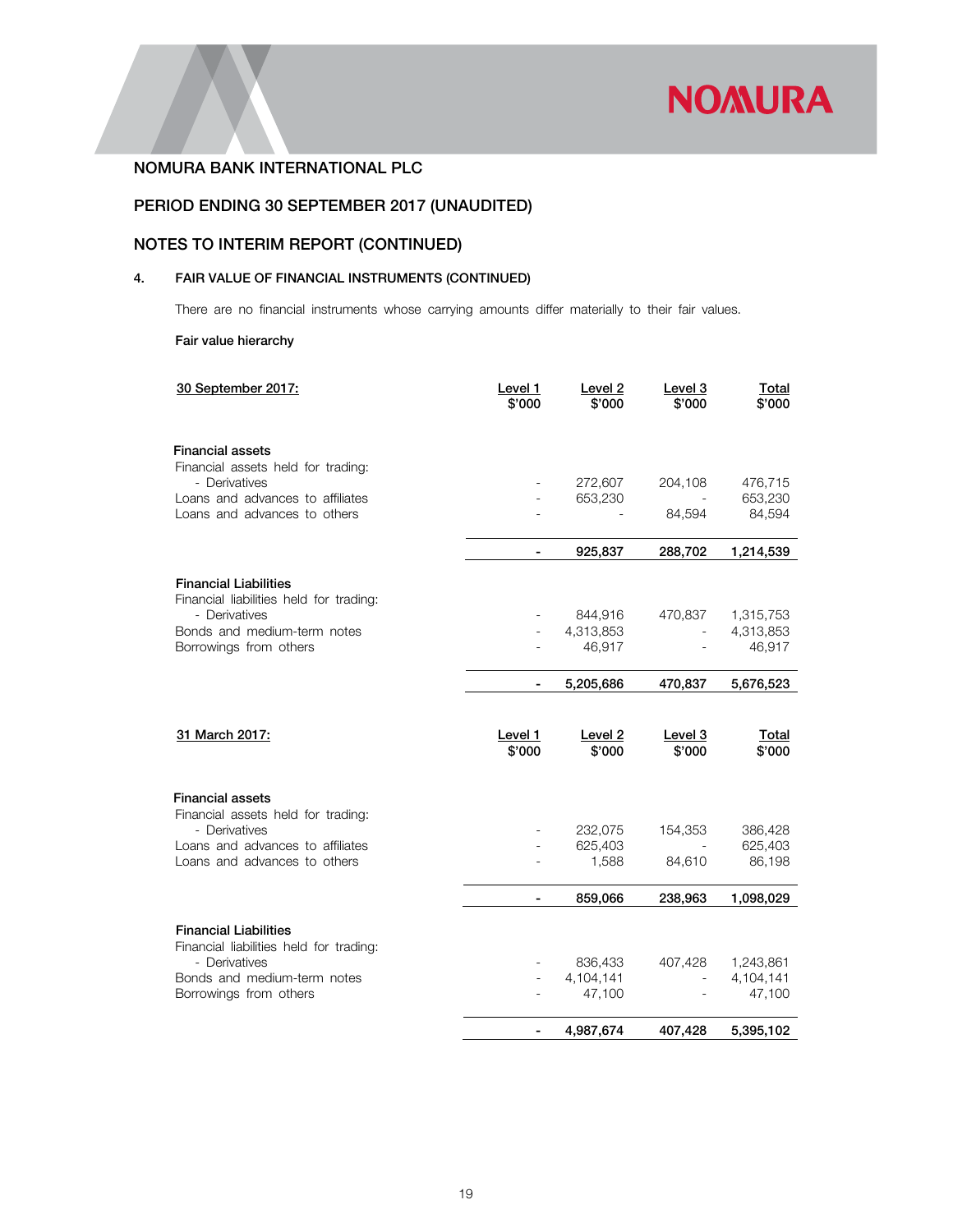# **NOMURA**

## NOMURA BANK INTERNATIONAL PLC

## PERIOD ENDING 30 SEPTEMBER 2017 (UNAUDITED)

## NOTES TO INTERIM REPORT (CONTINUED)

#### 5. VALUATION PROCESSES

In order to ensure the appropriateness of any fair value measurement of a financial instrument used within these financial statements including those classified as Level 3 within the fair value hierarchy, the Bank operates a governance framework which mandates determination or validation of a fair value measurement by control and support functions independent of the businesses assuming the risk of the financial instrument. Such functions within Nomura Group with direct responsibility for either defining, implementing or maintaining valuation policies and procedures are as follows:

- The Product Control Valuations Group ("PCVG") within Nomura's Finance Department has primary responsibility for determining and implementing valuation policies and procedures in connection with determination of fair value measurements. In particular, this group will ensure that valuation policies are documented for each type of financial instrument. While it is the responsibility of our businesses to price our financial instruments, the PCVG are responsible for independently verifying or validating these prices. In the event of a difference in opinion or where the estimate of fair value requires judgment, the valuation used within these financial statements is made by senior managers independent of the businesses. This group reports to the Global Head of Product Control and ultimately to the Chief Financial Officer ("CFO") of Nomura Group;
- The Accounting Policy Group ("APG") within Nomura's Finance Department defines the Group's accounting policies and procedures, including those associated with determination of fair value. This group reports to the Global Head of Accounting Policy and ultimately to the CFO of Nomura Group; and
- The Global Model Validation Group ("MVG") within Nomura's Risk Management Department validates the appropriateness and consistency of pricing models used to determine fair value measurements independently of those who design and build the models. The group reports to the Global Head of Market and Quantitative Risk of Nomura Group.

#### *Sensitivity of fair value to changes in unobservable inputs*

Level 3 financial assets and financial liabilities include instruments whose valuations are significantly dependent on parameters which are unobservable in the market. Financial instruments are categorised in accordance with their lowest level significant input. As a result, a derivative valued using a combination of level 1, level 2 and level 3 parameters would be classified in level 3 in its entirety, if its value is significantly affected by at least one significant unobservable parameter.

Level 3 financial instruments are often hedged with instruments within level 1 or level 2 of the fair value hierarchy and the gains or losses below do not reflect the offsetting gains or losses for these hedging instruments. Additionally, due to these hedging arrangements no effect of reasonably possible alternative assumptions has been disclosed as a change in any assumption would cause a similar offsetting effect to the hedging instruments' fair value. Level 3 instruments are also measured using both observable and unobservable inputs. Fair value changes presented below, therefore, reflect realised and unrealised gains and losses resulting from movements in both observable and unobservable parameters.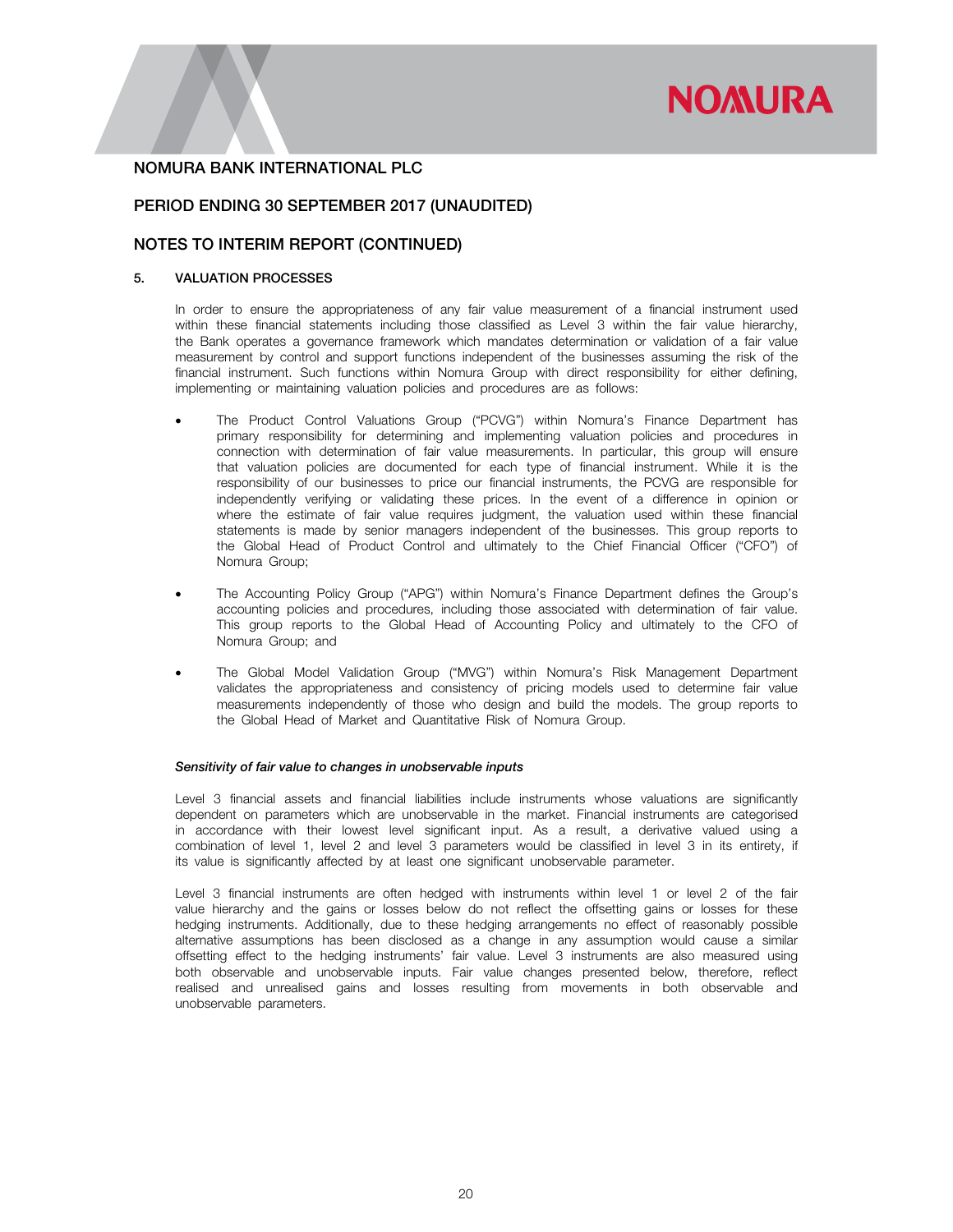

## PERIOD ENDING 30 SEPTEMBER 2017 (UNAUDITED)

#### NOTES TO INTERIM REPORT (CONTINUED)

#### 5. VALUATION PROCESSES (CONTINUED)

#### *Movements in Level 3 financial instruments*

| 30 September 2017                                                        | At 1 April<br>2017 | Total gains<br>(losses) in<br>P&L | Settlement | <b>Net</b><br>transfers<br>in of level<br>3 | Net<br>transfers<br>(out) of<br>level 3 | At 30<br>September<br>2017 | Unrealised<br>Total gains<br>(losses)in<br>P&L |
|--------------------------------------------------------------------------|--------------------|-----------------------------------|------------|---------------------------------------------|-----------------------------------------|----------------------------|------------------------------------------------|
| \$'000s<br><b>Financial assets</b><br>Financial assets held for trading: |                    |                                   |            |                                             |                                         |                            |                                                |
| - Derivatives                                                            | 154.353            | 10.767                            | 38.988     |                                             | $\overline{\phantom{a}}$                | 204.108                    | (10, 285)                                      |
| Loans and advances to others                                             | 84,610             | (1,949)                           | 1,933      |                                             |                                         | 84,594                     | (1,949)                                        |
|                                                                          | 238,963            | 8.818                             | 40.921     |                                             |                                         | 288.702                    | (12, 234)                                      |

| 30 September 2017                                                                                   | At 1 April<br>2017 | Total gains<br>(losses) in<br>P&L | Settlement | <b>Net</b><br>transfers<br>in of level<br>3 | Net<br>transfers<br>(out) of<br>level 3 | At 30<br>September<br>2017 | Unrealised<br>Total gains<br>(losses)in<br>P&L |
|-----------------------------------------------------------------------------------------------------|--------------------|-----------------------------------|------------|---------------------------------------------|-----------------------------------------|----------------------------|------------------------------------------------|
| \$'000s<br><b>Financial liabilities</b><br>Financial liabilities held for trading:<br>- Derivatives | 407.428            | (5,480)                           | 68.889     | $\overline{\phantom{a}}$                    | -                                       | 470.837                    | (3,319)                                        |
|                                                                                                     | 407,428            | (5, 480)                          | 68,889     | -                                           |                                         | 470.837                    | (3, 319)                                       |

 Total gains and losses on financial instruments included in the above tables are included in 'Dealing losses' in the Statement of Comprehensive Income.

There are no financial instruments whose carrying amounts differ materially to their fair values.

The Bank assumes that all transfers of financial instruments from one level to another level within the fair value hierarchy occur at the beginning of the relevant quarter in which the transfer takes place. Amounts reported above therefore represent the fair value of the financial instruments at the beginning of the relevant quarter when the transfer was made.

 During the period, financial assets and liabilities were transferred into Level 3 as certain parameters became unobservable and transferred out from Level 3 as certain market parameters became observable.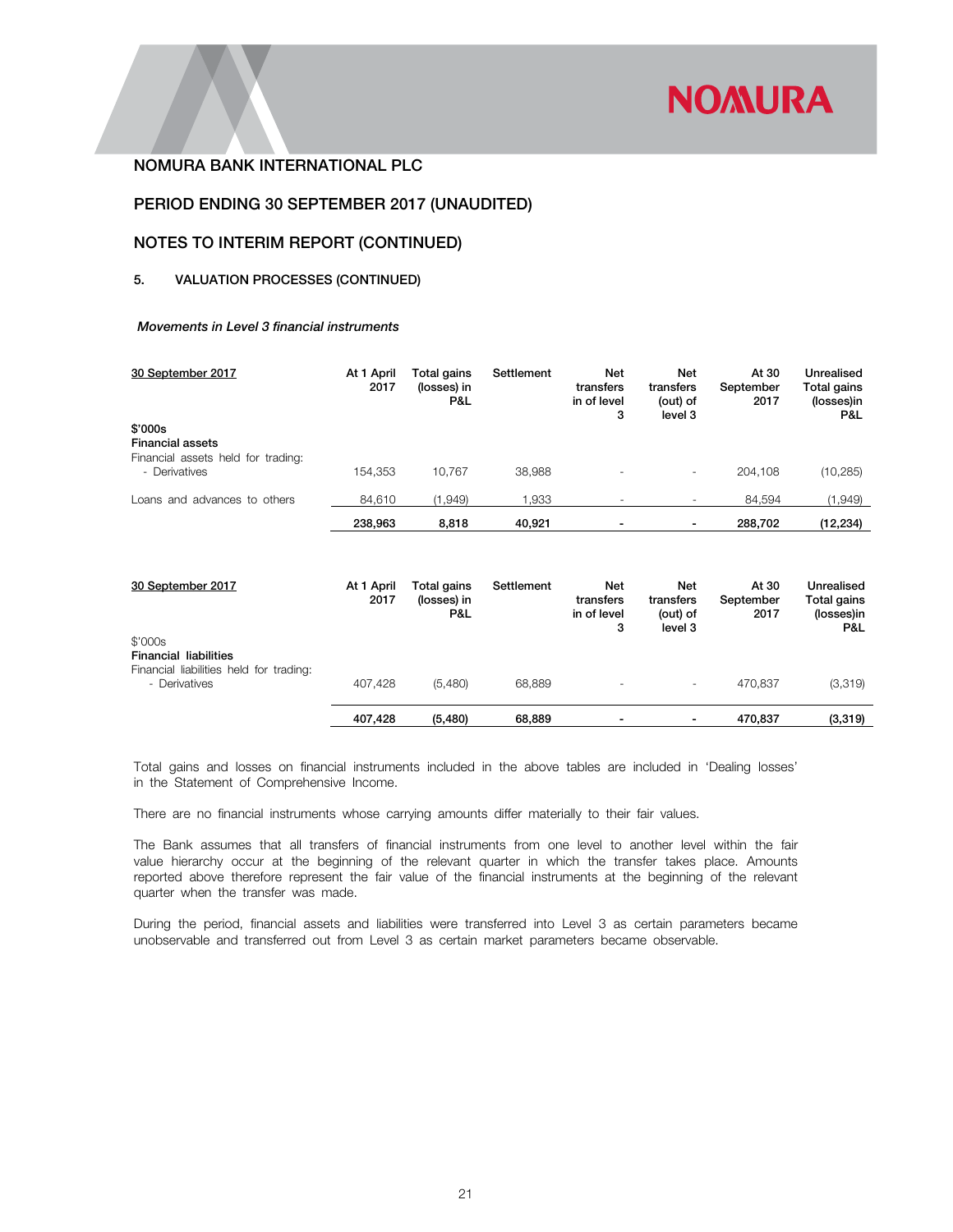

## PERIOD ENDING 30 SEPTEMBER 2017 (UNAUDITED)

## NOTES TO INTERIM REPORT (CONTINUED)

#### 5. VALUATION PROCESSES (CONTINUED)

#### *Level 3 quantitative disclosures on significant unobservable inputs*

The following table presents quantitative information about the significant unobservable inputs and assumptions used by the Bank for Level 3 financial instruments as of 30 September 2017 and 31 March 2017.

#### 30 September 2017

| Class of financial instrument             | Fair value<br>\$'000 | Valuation<br>techniques | Significant<br>Unobservable<br>inputs              | Range                         |
|-------------------------------------------|----------------------|-------------------------|----------------------------------------------------|-------------------------------|
| Financial Instruments held for<br>trading |                      |                         |                                                    |                               |
| -Derivative Assets                        | 204,108              | DCF/Option              | Interest rates<br>Dividend yield                   | 1.5%-1.5%<br>$0.0\% - 6.4\%$  |
| -Derivative Liabilities                   | (470, 837)           | models                  | Volatilities<br>Correlations                       | 5.4%-56.3%<br>$(0.51) - 0.93$ |
| Loans and advances to<br>others           | 84,594               | <b>DCF</b>              | No significant<br>unobservable inputs <sup>1</sup> |                               |
| 31 March 2017                             |                      |                         |                                                    |                               |
| Class of financial instrument             | Fair value<br>\$'000 | Valuation<br>techniques | Significant<br>Unobservable<br>inputs              | Range                         |
| Financial Instruments held for<br>trading |                      |                         |                                                    |                               |
| -Derivative Assets                        | 154,353              | DCF/Option              | Dividend yield<br>Volatilities                     | $0\% - 6.1\%$<br>13.5%-49.2%  |

| -Derivative Liabilities         | (407.428) | <b>Models</b> | Correlations                           | $0.37 - 0.82$ |
|---------------------------------|-----------|---------------|----------------------------------------|---------------|
| Loans and advances to<br>others | 84.610    | DCF           | No significant<br>unobservable inputs' |               |

1 The position is valued with a significant adjustment to theoretical value to reflect likely exit level. Whilst this is significant to the valuation no individual input is seen as significant and unobservable.

*Estimated fair value of financial instruments not carried at fair value* 

Certain financial instruments are not carried at fair value on a recurring basis in the Statement of Financial Position since they are neither held for trading purposes nor are elected for the fair value option. These are typically carried at contractual amounts due or amortised cost.

The carrying value of the majority of the financial instruments detailed on the next page will approximate fair value since they are short-term in nature and contain minimal credit risk. These financial instruments include financial assets reported within Loans and advances to banks, Loans and advances to affiliates, Securities purchased under agreements to resell, Other assets, Borrowings from affiliates, Securities sold under agreements to repurchase and Other liabilities.

Loans and advances to banks, Loans and advances to affiliates, Securities purchased under agreements to resell, Other assets, Borrowings from affiliates, Securities sold under agreements to repurchase and Other liabilities, in the Statement of Financial Position would generally be classified in either Level 1 or Level 2 within the fair value hierarchy.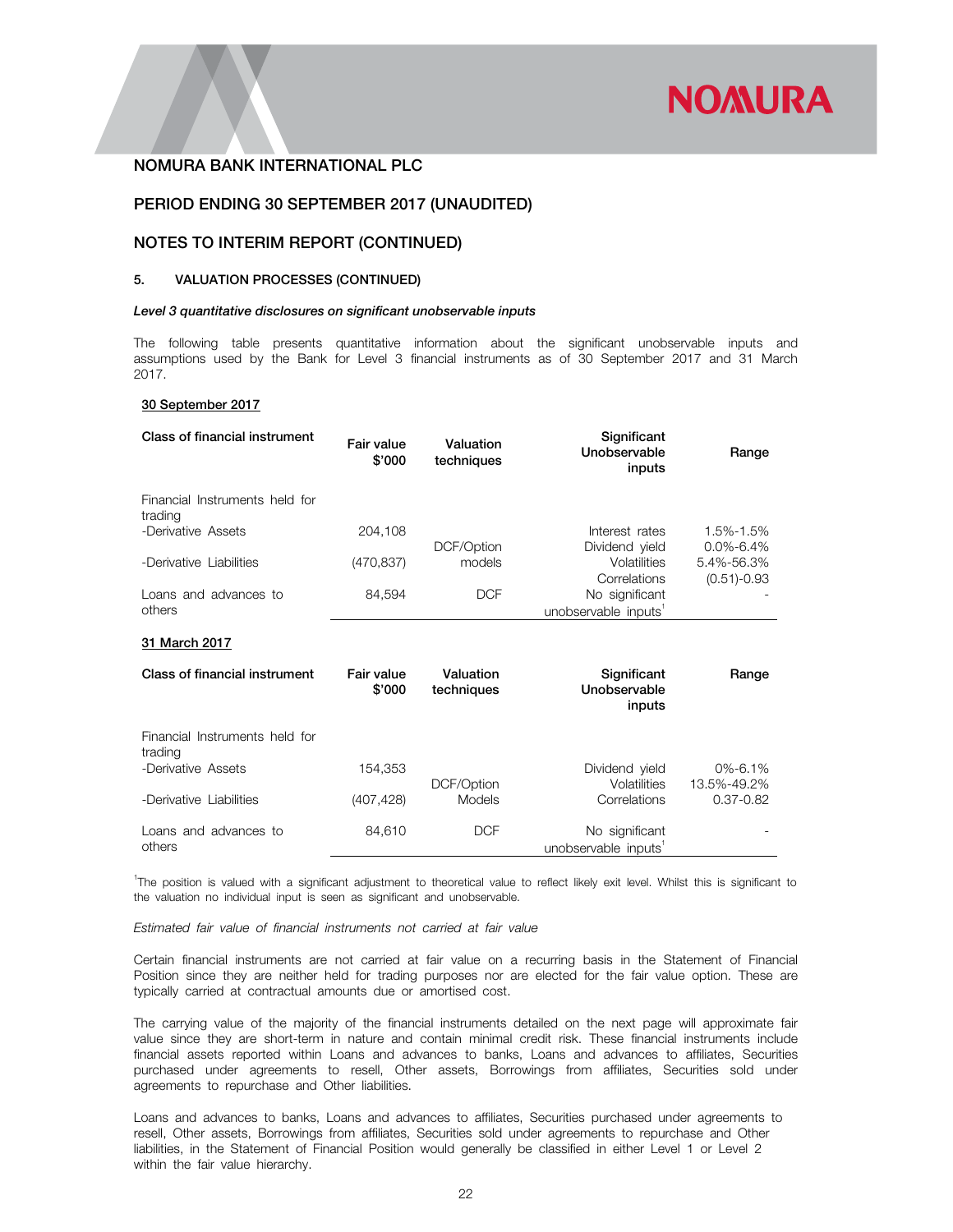

# PERIOD ENDING 30 SEPTEMBER 2017 (UNAUDITED)

# NOTES TO INTERIM REPORT (CONTINUED)

## 5. VALUATION PROCESSES (CONTINUED)

The following tables present carrying values, fair values and classification within the fair value hierarchy for certain classes of financial instruments which are not carried at fair value as of 30 September 2017 and 31 March 2017.

|                                                                                               | September<br>2017                | September<br>2017           | September<br>2017        | September<br>2017                        | September<br>2017        |
|-----------------------------------------------------------------------------------------------|----------------------------------|-----------------------------|--------------------------|------------------------------------------|--------------------------|
| <b>Financial Assets:</b>                                                                      | <b>Carrying amount</b><br>\$'000 | <b>Fair value</b><br>\$'000 | <u>Level 1</u><br>\$'000 | Fair value by level<br>Level 2<br>\$'000 | <u>Level 3</u><br>\$'000 |
| Loans and advances to banks<br>Loans and advances to affiliates<br>Securities purchased under | 4,196<br>750,368                 | 4,196<br>750,368            | 4,196                    | 750,368                                  |                          |
| agreements to resell<br>Other assets                                                          | 5,909,648<br>29,634              | 5,909,648<br>29,634         |                          | 5,909,648<br>29,634                      |                          |
|                                                                                               | 6,693,846                        | 6,693,846                   | 4,196                    | 6,689,650                                |                          |
| <b>Financial Liabilities:</b>                                                                 |                                  |                             |                          |                                          |                          |
| Borrowing from affiliates<br>Securities sold under agreements                                 | (273, 711)                       | (273, 711)                  |                          | (273, 711)                               |                          |
| to repurchase<br>Other liabilities                                                            | (1,450,000)<br>(2, 387)          | (1,450,000)<br>(2,387)      |                          | (1,450,000)<br>(2,387)                   |                          |
|                                                                                               | (1,726,098)                      | (1,726,098)                 |                          | (1,726,098)                              |                          |

|                                                               | March 2017      | <b>March 2017</b>     | March 2017 | March 2017        | <b>March 2017</b>                     |
|---------------------------------------------------------------|-----------------|-----------------------|------------|-------------------|---------------------------------------|
|                                                               | Carrying amount | Fair value<br>Level 1 |            |                   | Fair value by level<br><u>Level 3</u> |
|                                                               | \$'000          | \$'000                | \$'000     | Level 2<br>\$'000 | \$'000                                |
| <b>Financial Assets:</b>                                      |                 |                       |            |                   |                                       |
| Loans and advances to banks                                   | 6,559           | 6,559                 | 6,559      |                   |                                       |
| Loans and advances to affiliates                              | 890,336         | 890,336               |            | 890,336           |                                       |
| Securities purchased under                                    |                 |                       |            |                   |                                       |
| agreements to resell                                          | 5,745,431       | 5,745,431             |            | 5,745,431         |                                       |
| Other assets                                                  | 29,781          | 29,781                |            | 29,781            |                                       |
|                                                               |                 |                       |            |                   |                                       |
|                                                               | 6,672,107       | 6,672,107             | 6,559      | 6,665,548         |                                       |
| <b>Financial Liabilities:</b>                                 |                 |                       |            |                   |                                       |
| Borrowing from affiliates<br>Securities sold under agreements | (395, 945)      | (395, 945)            | -          | (395, 945)        |                                       |
| to repurchase                                                 | (1,450,000)     | (1,450,000)           |            | (1,450,000)       |                                       |
| Other liabilities                                             | (129)           | (129)                 |            | (129)             |                                       |
|                                                               | (1,846,074)     | (1,846,074)           |            | (1,846,074)       |                                       |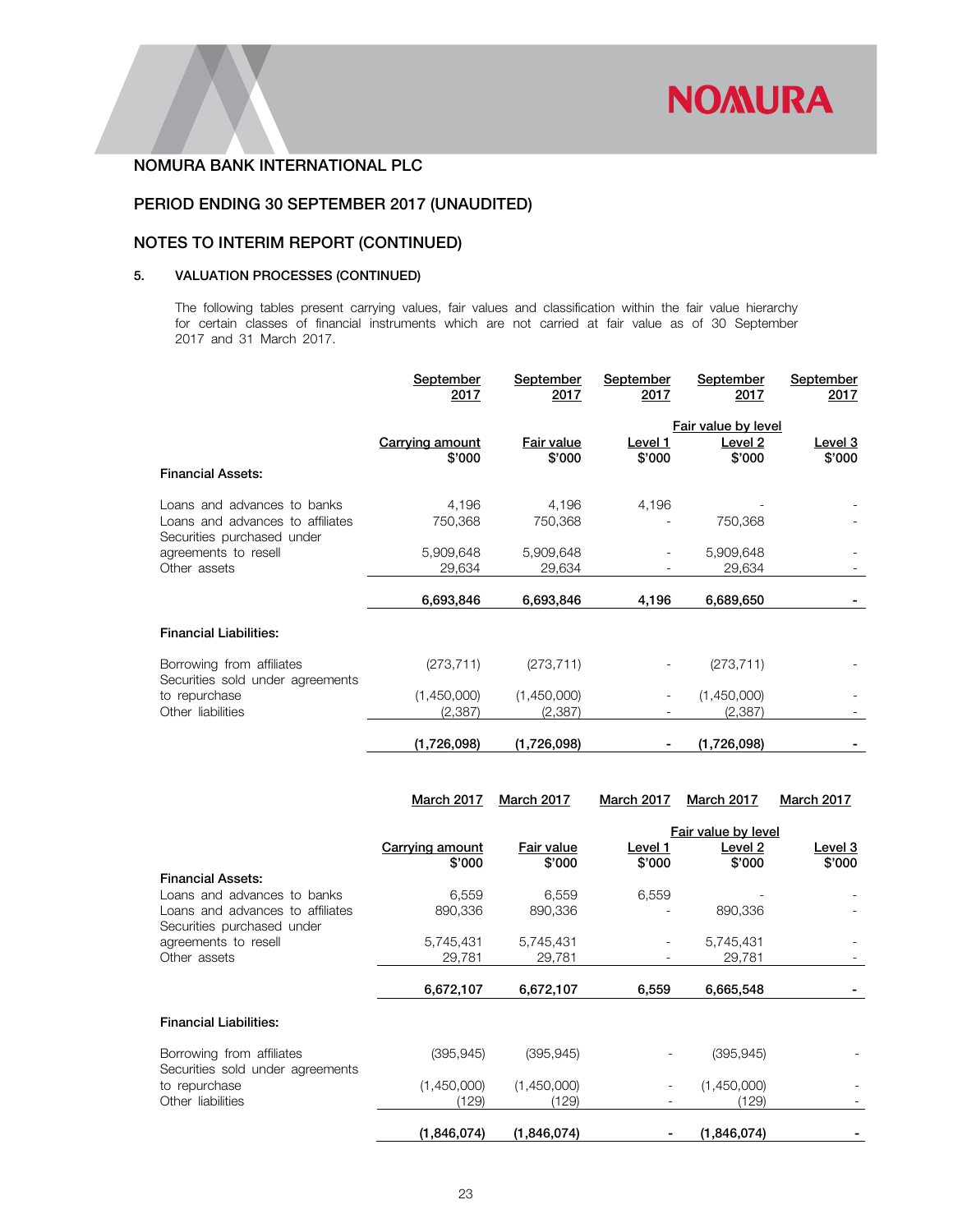

## PERIOD ENDING 30 SEPTEMBER 2017 (UNAUDITED)

## NOTES TO INTERIM REPORT (CONTINUED)

#### 6. CONTINGENT LIABILITIES AND COMMITMENTS

#### Contingent Liabilities

#### *Financial guarantee contracts*

The Bank provides certain financial guarantees to third parties over their exposure to Nomura group companies. At 30 September 2017 the maximum exposure on these financial guarantee contracts amounted to \$253,714,786 (31 March 2017: \$186,743,481).

#### **Commitments**

The Bank had commitments as at 30 September 2017 amounting to \$2,535,798,906 (31 March 2017: \$1,080,355,543) in respect of undrawn note issuance facilities and loan commitments. The loan commitments are sub-participated to NIP on commitment date.

#### 7. BONDS AND MEDIUM TERM NOTES

The Bank issues structured notes with returns linked to equity, credit instruments or other indices. The Bank actively manages the resultant risk on a fair value basis using a combination of derivative and non-derivative financial instruments with the express intention of eliminating significant market risk arising from such transactions.

|                                                      | September 2017 | March 2017 |
|------------------------------------------------------|----------------|------------|
|                                                      | \$000          | \$'000     |
| Bonds and Medium- Term Notes, by remaining maturity: |                |            |
| - Less than 1 year                                   | 394.752        | 296.057    |
| - Less than 5 years but greater than 1 year          | 1.188.220      | 1,395,805  |
| - Greater than 5 years                               | 2,730,881      | 2.412.279  |
| Total                                                | 4,313,853      | 4,104,141  |

As of 30 September 2017, the fair value of the aggregate unpaid principal balance (which is contractually principally protected) of long-term borrowings for which the fair value option was elected was \$170,570,004 (March 2017: \$179,353,877) more than the principal balance of such long-term borrowings.

The impact of changes in own credit risk during the year included in other comprehensive income on financial liabilities designated at fair value through profit and loss account was an unrealised loss of \$33,321,323 (March 2017: \$60,031,664) and realised loss of \$3,395,946 (March 2017: \$8,321,210), as well as income tax of \$15,671,690 (March 2017: \$2,420,563) arising due to redemption of notes during the year. The cumulative valuation adjustment resulting from own credit, included in the fair values of bonds and medium notes in the statement of financial position, is a credit of \$83,901,470 at 30 September 2017 (March 2017: \$50,580,145). The Bank calculates and applies an own credit adjustment based on movements in the credit spread of the Nomura Group.

#### Movement in bonds and medium term notes

The bank typically hedge the returns obliged to pay with derivatives and/or the underlying assets to obtain funding equivalent to unsecured long-term debt.

Structured notes are debt securities which contain embedded features that alter the return to the investor from simply receiving a fixed or floating rate of interest to a return that depends upon some other variable(s) such as an equity or equity index, commodity price, foreign exchange rate, credit rating of a third party or more complex interest rate calculation.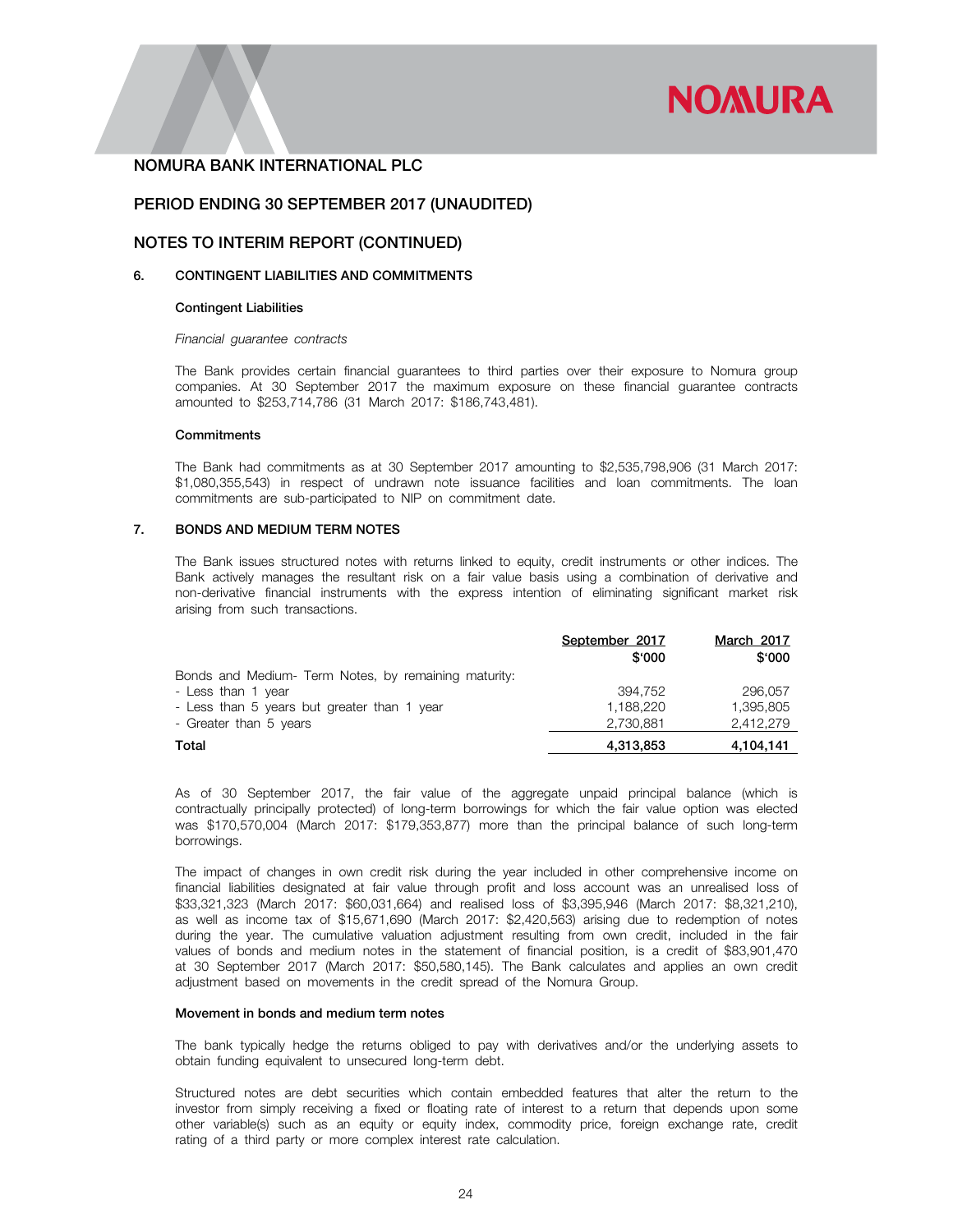## PERIOD ENDING 30 SEPTEMBER 2017 (UNAUDITED)

#### NOTES TO INTERIM REPORT (CONTINUED)

## 7. BONDS AND MEDIUM TERM NOTES (CONTINUED)

Movement in bonds and medium term notes (continued)

| \$,000           | Balance as at<br>1 April 2017 | Issuance | Redemption | Others    | Balance as at 30<br>September 2017 |
|------------------|-------------------------------|----------|------------|-----------|------------------------------------|
| Bonds and medium |                               |          |            |           |                                    |
| term notes       | 4.104.141                     | 513.998  | (267, 844) | (36.442)  | 4,313,853                          |
| Total            | 4.104.141                     | 513,998  | (267,844)  | (36, 442) | 4,313,853                          |

#### 8. RELATED PARTY TRANSACTIONS

The Bank enters into various transactions with other companies under common control within the Nomura Group which are at an arm's length basis.

#### a. Transactions with NIP

- i. The Bank has secured financing and collateralised lending receivables owing from NIP in the amount of \$6,562,005,749 as at 30 September 2017 (31 March 2017: \$6,386,000,123). Prepayments including interest receivables owing from NIP amounted to \$17,348,057 as at 30 September 2017 (31 March 2017: 2,480,407).
- ii. The Bank enters into derivative agreements with NIP to hedge the market risk on medium term notes issued. The fair value of the derivatives assets with NIP is \$473,827,158 as at 30 September 2017 (31 March 2017: \$384,577,291) and the fair value of derivative liabilities with NIP is \$1,069,284,118 (31 March 2017: \$1,013,061,258). The Bank receives a combination of cash and securities collateral from NIP with respect to its net derivative exposure with NIP.
- iii. The Bank has other receivables due from NIP of \$9,071,069 (31 March 2017: \$6,387,572) and other payables due to NIP of \$179,518,018 (31 March 2017: \$86,292,528).
- iv. The Bank advanced a loan to NIP to the amount of \$750,367,748 (31 March 2017 \$890,335,991) and has received cash collateral \$98,842,778 (31 March 2017: \$295,748,128).
- v. Interest income includes Interest on Reverse repo with NIP \$45,063,077 (30 September 2016: \$14,670,011).
- vi. Interest expense includes Interest on Loan and Collateral with NIP \$1,108,431 (30 September 2016 \$1,407,957).
- vii. Fee income includes arrangement fees received from NIP \$21,561,314 (30 September 2016 \$32,097,147).
- viii. Fee expense includes commitment fee expense with NIP \$1,624,221 (30 September 2016 \$1,589,084).
- ix. Administration expense include SLA & Technology charges paid to NIP \$4,714,273 (30 September 2016 \$4,447,427).
- x. The Bank benefits from a written guarantee from its ultimate parent, NHI, over its exposure to NIP.